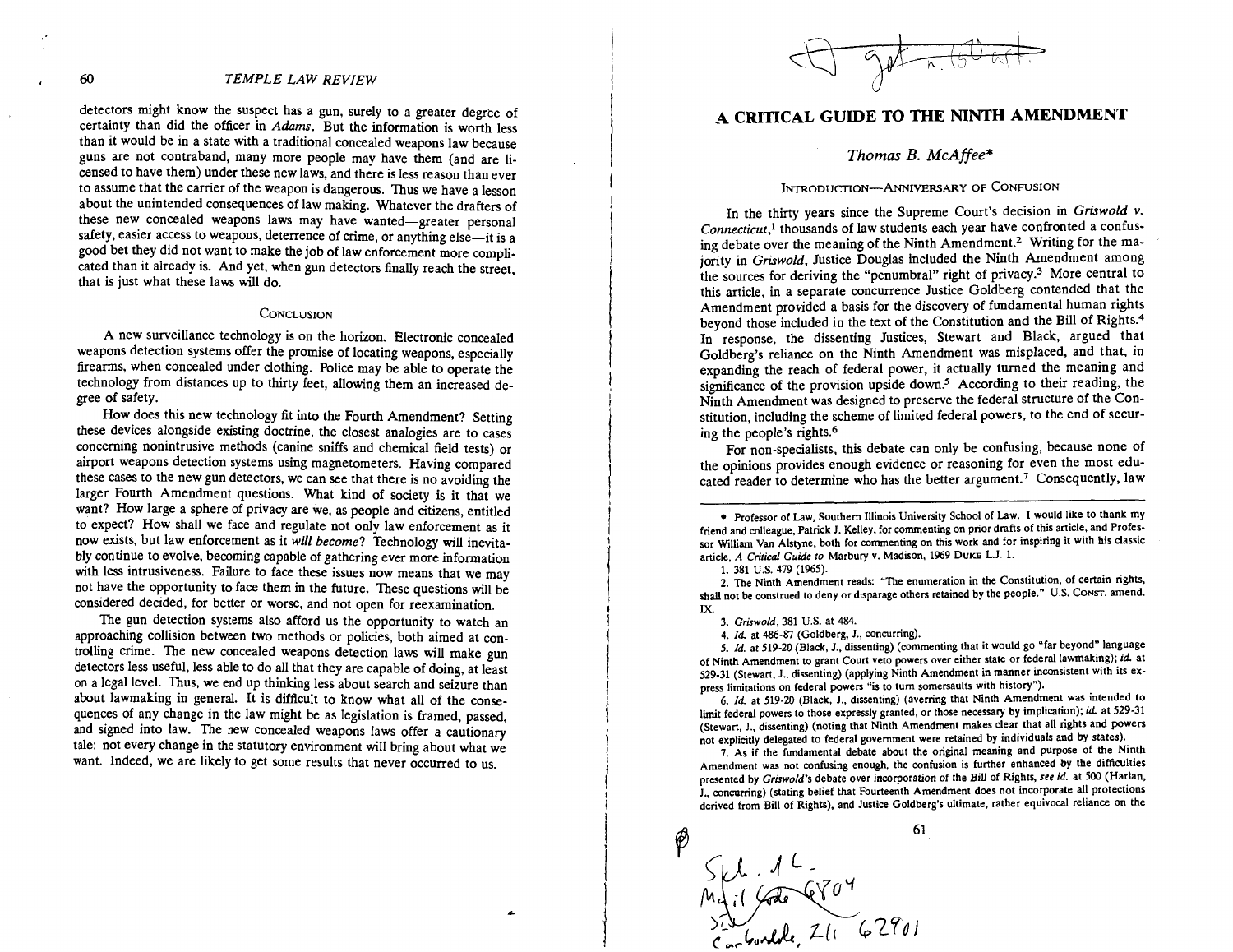students typically fall back to their own presuppositions about the practice of judicial review when it comes time to assess this debate. Students who are sympathetic to an activist judiciary discovering rights beyond the ones specified in the text of the Constitution prefer Justice Goldberg's reading. Students opposed to such a judicial role are sympathetic to the thesis set forth by Justices Stewart and Black. Each group seems convinced that their own view "must" have been the view adopted by the Framers of the Constitution. While there exists fairly extensive literature expanding on this debate from **Griswold?** much of the literature is lengthy and involved, and virtually none of it is written with the uninitiated in mind.

Nith Amendment, *see* id at 491-92 (Goldberg. J.. concurring) (maintaining that Ninth Amendment protects right of privacy, although such right is not enumerated in Bill of Rights). After initially claiming that the purpose of the Ninth Amendment was to confirm that "there are additional fundamental rights. . . which exist alongside those fundamental rights specifically mentioned in the first eight constitutional amendments." *id* at 488. Justice Goldberg clarified that it was not his view that "the Ninth Amendment constitutes an independent source of rights protected from infringement by either the States or the Federal Government." *Id* at 492 (Goldberg. J.. concurring). Rather, he claimed, the Ninth Amendment "simply lends strong sup port to the view that the 'liberty' protected by the Fifth and Fourteenth Amendments from infringement by the Federal Government or the States is not restricted to rights specifically mentioned in the first eight amendments." Id. at 493 (Goldberg, J., concurring).

Although Justice Goldberg failed to explain why the Ninth Amendment might not be considered an "independent source" of constitutional rights. some commentators have suggested that this was because the Ninth Amendment merely states a "rule of construction" that presup poses that there are rights implicit in the social contract and which do not depend on recognition in the positive law text of the written Constitution. See, e.g., LAURENCE H. TRIBE, AMERICAN  $C$ ONSTITUTIONAL LAW 776 n.14 (2d ed. 1988) (contending that it is erroneous to presume Ninth Amendment rights because Ninth Amendment acts as "rule about how to read the Constitution . . . *nor* a source of rights as such"). But the practical significance of such an analysis seems unclear, inasmuch as, to Justice Goldberg at least. such rights still appear to be candidates for judicial enforcement in the name of the Constitution, and hence might appropriately be referred to as "constitutional rights." Apparently, the point is only that they are viewed as preexisting rights that are "recognized" by the Constitution as being part of our fundamental law, rather than having their source in the Ninth Amendment or the Constitution, considered as a text. *Cf*  Griswold, 381 U.S. at 492 (Goldberg, J., concurring) (averring that Constitution's Framers intended Ninth Amendment to protect other fundamental, though unenumerated, rights).

Alternatively, Justice Goldberg may have preferred not to treat the Ninth Amendment as the "source" of nontextual fundamental rights. He may simply have believed that it seemed more fitting to use the Ninth Amendment to justify a particular conception of "due process" fundamental liberty (one not limited to rights enumerated in some constitutional text), rather than to warrant a sudden departure from decades of precedent grounding fundamental rights decisions in the due process clauses of the Fifth and Fourteenth Amendments. This article will evaluate the basic thrust of the arguments in the debate over the meaning of the Ninth Amendment. However, this article will not seek to resolve the further issue of whether, in Justice Goldberg's view, the Amendment should be viewed as the source of fundamental constitutional rights, or merely as a textual allusion to nontextual rights precisely because the practical significance of Justice Goldberg's "independent source" disclaimer is uncertain and the rationale of the point unclear. *See* id (Goldberg, J.. concurring) (disavowing that Ninth Amendment constitutes "independent source" of protectable rights).

8. See, e.g., Derrick A. Pope, *A Constitutional Window to Interpretive Reason: Or in Other Words* . . . *The Ninth Amendment*, 37 How. L.J. 441, 443-44 (1994) (noting discord in *Griswold* 

Therefore, now, thirty years after Griswold, seems a good time to attempt to explain the debate so that non-specialists, including law students, might understand it, especially since the Ninth Amendment plays a central role in the ongoing debate over fundamental rights decision-making by the modern Supreme Court.<sup>9</sup> For example, it is widely believed that Judge Bork's rejection of the reading of the Ninth Amendment espoused by Justice Goldberg in *Griswold* played an important role in the defeat of Bork's nomination to the Supreme Court.<sup>10</sup> Equally as telling about the present importance of the Ninth Amendment, during the last decade a growing list of prominent constitutional lawyers and historians have offered the Ninth Amendment as "Exhibit A" to establish the case that the founding generation believed that our constitutional order included implied constitutional limitations on government, in favor of individual rights, and in addition to those specified in the Constitution's text.<sup>11</sup> Most of these scholars would

between Justice Douglas's "Bill of Rights expedition" and Justice Goldberg's endorsement of rights not explicitly mentioned in Constitution).

9. *See, e.g., Hodgson v. Minnesota, 497 U.S. 417, 447-48 (1990) (finding "integrity" of fam*ily unit protected by several constitutional provisions, including Ninth Amendment); Bowers v. Hardwick, 478 U.S. 186, 201 (1986) (Blackmun, J., dissenting) (recognizing that Ninth Amendment post-Griswold gives substance to Court's "understanding of privacy"); Richmond Newspapers v. Virginia, 448 U.S. 555, 579 & n.15 (1980) (noting that Court has acknowledged certain "unarticulated rights" implied in enumerated provisions of Constitution; finding in Ninth Amendment potential for "fundamental rights," not specifically articulated, but indispensable to enjoyment of other explicit rights of Constitution). *See also* Phoebe A. Haddon. *An Essay on the Ninth Amendment Interpretation for the* **New** *World Order, 2* TEMP. POL & CIV. RTS. REV. 93,93-94 (1992) (indicating that Supreme Court. although capable of finding unenumerated rights, has rarely applied Ninth Amendment when interpreting Constitution); id. at 117 (noting Supreme Court's reliance on history and tradition to narrowly confine rights that are "fundamental to existence" for many individuals outside of "dominant social culture").

10. See, e.g., Sanford Levinson, *Constitutional Rhetoric and the Ninth Amendment*, 64 CHI.-KENT L REV. 131, 134-35 (1988) (contending that Judge Bork was deprived Supreme Court appointment, in part because he refused to acknowledge unenumerated constitutional right to privacy).

11. See Thomas **8.** McAffee. *Prolegomena ro a Meaningful Debale of the "Unwritten Corntirution" Thesu.* 61 U. CIN. L. REV. 107.107 n.4 (1992), for citations to works published during the past decade on the implied limitations to government power and the expansion of individual rights. Since that list was compiled, the scholarly outpouring of works contending that the Ninth Amendment lends strong support to the existence of fundamental rights beyond the text of the Constitution has continued unabated. See, e.g., CALVIN R. MASSEY, SILENT RIGHTS: THE NINTH AMENDMENT AND THE CONSTITUTION'S UNENUMERATED RIGHTS 114 (1995) (proposing that Ninth Amendment is better vehide for recognizing enumerated rights than Due Process Clause); MICHAEL J. PERRY, THE CONSTITUTION IN THE COURTS 63-69 (1994) (claiming that Ninth Amendment presupposes existence of unenumerated affirmative rights); LAURENCE H. TRIBE & MICHAEL C. DORF, ON READING THE CONSTITUTION 54-55, 110-11 (1991) (noting that Ninth Amendment is rule of construction, and reiterating that Constitution's failure to enumerate right does not foreclose its existence); Charles L Black, Jr., *"One Nation Indivisible": Un*named Human Rights in the States, 65 ST. JOHN's L. REV. 17, 25 (1991) (Ninth Amendment commits United States to "protection of human rights *generally* "); David N. Mayer, *The Nafurd Righu Baru ofthe Ninth Amendment A Reply to Professor McAffee,* 16 S. ILL U. LJ. 313.316- 17 (1992) (noting that Madison's proposal for Ninth Amendment was intended to protect unenumerated rights, as well as to curb expansion of federal government's implied powers);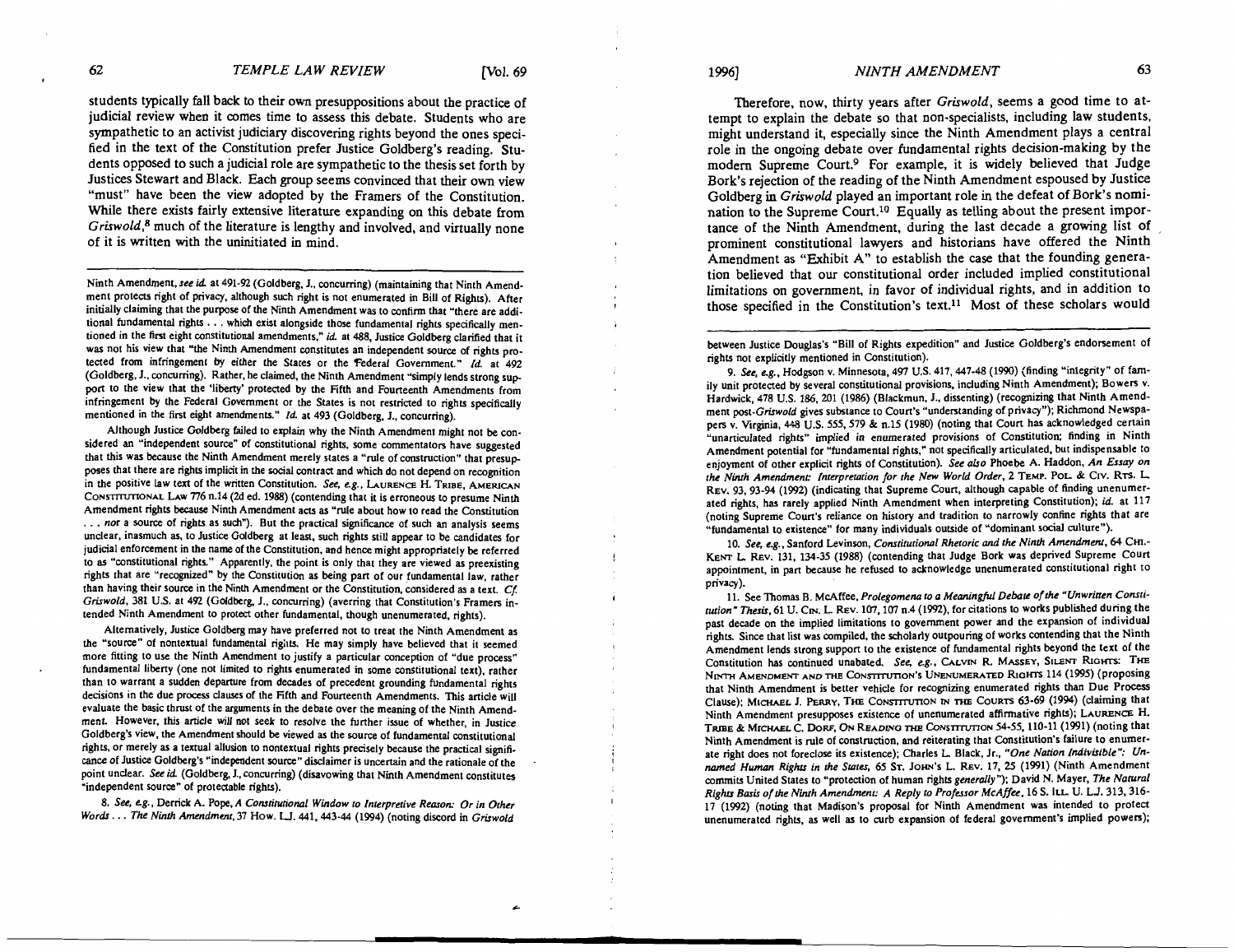concur with Professor Laurence Tribe's bold claim that the Ninth Amendment is "a uniquely central text in any attempt to take seriously the process of *construing* the Constitution."12

Oddly enough, at the time *Griswold* was decided many people saw Justice Goldberg's opinion as presenting a somewhat novel claim about the sienificance and relevance of the Ninth Amendment. In a celebrated work published some years later, John Hart Ely referred to the construction defended by Justices Stewart and Black as the "received account" of the Amendment, and observed that constitutional arguments based on the Ninth Amendment had been viewed as a joke in scholarly circles.13 It appears that Black and Stewart had proffered the traditional understanding of the Amendment.<sup>14</sup> But times change, and it seems accurate to say that the majority of commentators in recent years have endorsed the reading offered by Justice Goldberg.<sup>15</sup> Clearly, however, the debate over the original meaning of the Ninth Amendment continues,16 and the Ninth Amendment's original

12. Laurence H. Tribe, *Contrasting Constitutional Visions: Of Real and Unreal Differences,* 22 HAW. C.R.-C.L. L. REV. 95.100 (1987). See *infro* Part VI for a discussion of the significance of arguments grounded in the Ninth Amendment to recent scholarly debate over the very nature of our constitutional order.

13. JOHN H. ELY. DEMOCRACY **AND** DISTRUST **34** (1980). EIy suggested that novel rights arguments could be greeted with: 'What are you planning to rely on to support that argument. Lester, the Ninth Amendment?" Id.

14. For the "traditional understanding" of the Ninth Amendment, *see* United Pub. Workers v. Mitchell, 330 U.S. 75, 95-% (1947) (rights reserved under Ninth Amendment must yield to valid exercise of power granted to federal government).

15. See *supra* note 11 for several proponents of the "fundamental rights" reading of the Ninth Amendment.

16. Several relatively recent works have criticized the "fundamental rights" interpretation of the Ninth Amendment *See, e.g..* James H. Hutson, *The Bill of Righu* **in** *the Americm Revolutionary Experience, in* A CULTURE OF RIGHTS: THE BILL OF RIGHTS IN PHILOSOPHY, POLITICS, **AND** LAW - 1791-1991 62, 89-95 (Michael J. Lacey & Knud Haakonsen eds.. 1991) (Ninth Amendment is reservation against unlimited federal power and not repository of natural rights); Philip A. Hamburger, *The Constitution's Accommodation of Social Change*, 88 MICH. L. REV. 239,315-17 (1989) (unenumerated rights referred to in Ninth Amendment are defined by limits on Federal Constitutional authority); Richard S. Kay, Adherence to the Original Intentions in *Constitutional Adjudication: Three Objections and Responses, 82 Nw. U. L. REV. 226, 269-73* (1988) (Ninth Amendment not intended to "provide for an ongoing and unpredictable redefinition of rights"); 'lhomas B. McAffee, *The Original Memingof the Ninth Amendment. 90* COLUM. *L* REV. 1215. 1221 (1990) (Ninth Amendment protects rights reserved residually from powers explicitly granted to federal government); Michael W. McConnell, A Moral Realist Defense of

meaning has too many important implications for our constitutional order to warrant undue reliance on scholarly head-counting as a substitute for careful consideration of the textual and historical issues.

# I. THE COMPETING TRADITIONS: A SUMMARY

Commentators who have rejected the conventional understanding of the Ninth Amendment-the one defended by Justices Black and Stewart-have emphasized three main objections which will be summarized here and more fully treated hereafter. Fist, the conventional understanding is said to be inconsistent with the plain meaning of the text, which refers to unenurnerated "rights" rather than to the structure of the federal government. One doubts that a provision which speaks about rights could be about preserving the Constitution's scheme of limited federal powers.17 Second, the conventional understanding does not provide an adequate account for the history which led to the adoption of the Ninth Amendment. 'The Ninth Amendment was adopted, we are told, to reassure those who viewed the proposed federal Bill of Rights as a threat to rights that otherwise might be omitted from the adopted amendments.18 Third, the conventional understanding renders the Ninth Amendment superfluous because it is made redundant by the Tenth Amendment. 'The Tenth Amendment guarantees that the powers not granted to the national government are reserved to the states, and some argue that the traditional understanding of the Ninth Amendment reads the Amendment as duplicating that same function.<sup>19</sup>

'The traditional view of the Ninth Amendment, however, can only be understood when placed against the backdrop of the arguments used to defend the decision of the Constitution's framers to omit a bill of rights. This defense focused on the crucial role the structure of the federal government was intended to play in securing the people's rights. In September of 1787, the Convention which drafted the Constitution rejected a proposal to establish a committee to draft a bill of rights for the new Constitution, as well as a subsequent call for a provision guaranteeing freedom of the press.<sup>20</sup> An im-

17. See *infra* notes 20-25 and accompanying text for a discussion of the rights-focused interpretation of the Amendment.

18. See *infra* notes 40-52 and accompanying text for a discussion of the Federalists' objections to the Bill of Rights as dangerous and a possible threat to individual rights.

19. The Tenth Amendment reads: 'The powers not delegated to the United States by the Constitution, nor prohibited by it to the States. are reserved to the States respectively, or to the people." U.S. CONST. amend. X. See *infra* notes 101-11 and accompanying text for an explanation of the redundancy argument and responses to it

20. McAffee, *supra* note 16. at 1227.

Randall R. Murphy, *The Framers' Evolutionary Perception of Rights: Using International Human Rights Norms as a Source for Discovery of Ninth Amendment Rights,* 21 STETSON L. REV. 423. 426 (1992) (Ninth Amendment should be foundation for incorporation of individual rights into body of constitutionally protected liberties); Chase J. Sanders. *Nhh Life: An Interpretive Theory of the Ninth Amendment,* 69 IND. L.J. 759. 762 (1994) (Ninth Amendment designed to protect unenumerated rights); Suzanna Sherry, *Natural Law in the States*, 61 U. Cm. L REV. 171.179-82 (1992) (Ninth Amendment and analogs in **states'** constitutions evince intent to safeguard inalienable rights); John C. **Yoo,** *Our Declnratory Ninth Ammdmet,* 42 EMORY LJ. %7, %9 (1993) (Framers of Fourteenth Amendment saw Ninth Amendment **as** means to extend protections of Privileges and Immunities Clause to rights beyond those in first eight Amendments).

*Comtincrional Democracy,* **61** CHI.-KENT L. REV. 89, 94-95 (1988) (unenumerated rights protected by Ninth Amendment may stem from many sources, but not from any judge's personal views); Arthur E. W~lmarth. Jr.. *The Original Purpose of* **lhc** *Bill of Righu: James Madison md the Founders' Search for a Workable BPlanee Between Federal and State Power,* 26 AM. CRIM. **L**  REV. 1261, 1297-98, 1301-03 (1989) (Ninth Amendment reserved to people unenumerated rights which were to be defined in each state; Ninth and Tenth Amendments were intended to work in tandem to curb expansion of federal powers).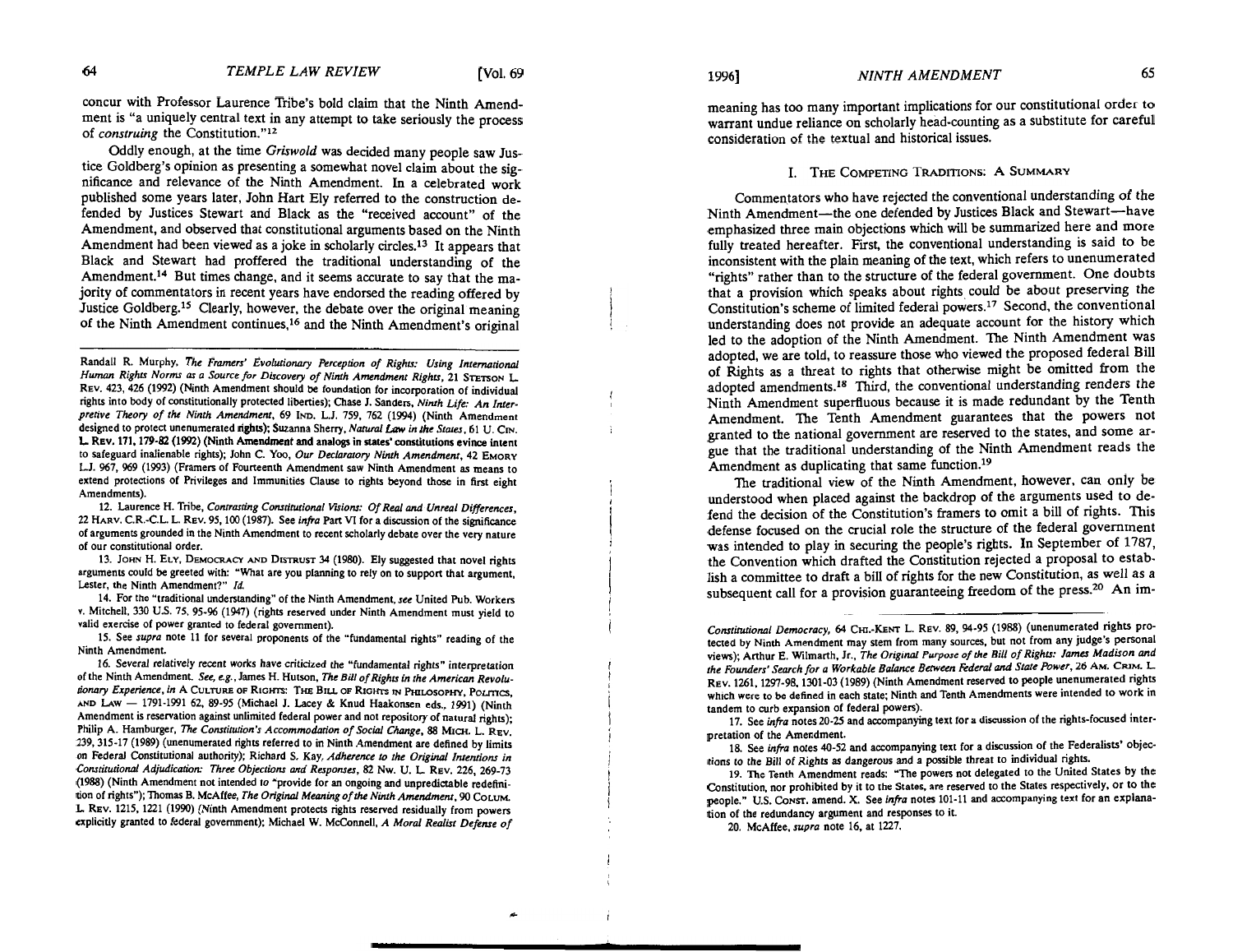/<br>*/*<br>*/* 

w

portant delegate to the Convention, Roger Sherman, stated what became a standard refrain, arguing that a free press provision was "unnecessary" because "[t]he power of Congress does not extend to the Press."<sup>21</sup> Stating the same point more generally, George Washington later explained that the proposed Constitution did not need a Bill of Rights because "the people evidently retained every thing which they did not in express terms give up."22 point more generally, George Washington later explained that the pro-<br>1 Constitution did not need a Bill of Rights because "the people evi-<br>y retained every thing which they did not in express terms give up."<sup>22</sup><br>Once one

Once one grasps that the Constitution's scheme of limited powers was viewed as a rights-protecting mechanism by the Constitution's drafters, the force of the three objections reviewed above is called into doubt. First, whi for the three three three three conventions are three three three three three three three three three three three three three three three terms is three three terms results results above it is called into the press,  $n^21$ it is true that the text of the Ninth Amendment refers to "rights," not "powers," proponents of the traditional view explain that the "other" rights "retained by the people" are defined by reference to the enumerated powers. They consist of all the rights and interests which the people hold as a residuum from the limited powers granted to the national government.<sup>23</sup> The traditional understanding therefore does not rest on a view of the Ninth Amendment as being only about the structure of government rather than being about rights in an important sense. Second, it is also true that those who opposed including a bill of rights objected that it might pose a threat to the rights omitted from its enumeration.<sup>24</sup> Proponents of the traditional view, however, contend that those arguments, read in context, express the concern that listing specific limitations on government powers, in favor of rights, might be understood as recognizing unlimited power everywhere else.25 This inference of unlimited power, subject only to specific limitations named in the bill of rights, would effectively destroy the original scheme of securing many rights by granting only limited powers. Amendment as being only about the structure of government rather than<br>being about rights in an important sense. Second, it is also true that those<br>who opposed including a bill of rights objected that it might pose a threat

Finally, once it is understood that the purpose of the Ninth Amendment is to preclude an inference against the rights-protective scheme of limited general language of the Tenth Amendment does not address the feared inference at all. In contrast to the Ninth Amendment, the Tenth Amendment grew out of the concerns of those who opposed the Constitution, that it had failed to make explicit the idea that all powers not granted were reserved to the people and the states. So the two provisions are not truly redundant,

21. 2 JAMES MADISON, DEBATES m THE FEDERAL CONVENTION OF 1787 565 (Gaillard Hunt & James Scott eds., 1987).

22. Letter from George Washington to Lafayette, in 29 THE WRITINGS OF GEORGE WASH-INGTON 475,478 (John Filzpatrick ed.. 1939). 7le Federalists ohen pointed to the precedent **of**  the Articles of Confederation which relied on the limited grant of powers to the nation and omitted a bill of rights. **See, e.g., THE** FEDERAUST NO. **38,** at 247 (James Madison) (Jacob Cooke ed., 1961) ("Is a Bill of Rights essential to liberty? The Confederation had no Bill of Rights.").

23. See **hfra** notes 31-33 and accompanying text for a discussion of the Ninth Amendment **ar** governing the residual rights not granted in the enumerated and limited federal powers.

24. See infra notes 41-48 and accompanying text for a discussion of James Wilson's salient objections to the inclusion of a bill of rights in the Constitution because it would threaten to relinquish to the government any rights absent from the specific enumeration.

25. See **infra** notes 108-12 and accompanying text for an example of traditionalist arguments.

# 19961 *NINTH AMENDMENT* 67

even though they both serve to more fully secure the concept of limited powers embodied in Article I of the Constitution.

Parts I1 through V, which follow, will trace these arguments in more detail. Part VI will take up the question as to the significance of the Ninth Amendment debate for modem constitutional thought and for the practice of judicial review. Part **VII** contains a selected bibliography of additional works to consult on topics addressed in this article.

### II. THE NINTH AMENDMENT TEXT

Some think that the Ninth Amendment debate in Griswold can be resolved by simply reading the text<sup>26</sup> of the Amendment, especially in light of the general historical context of eighteenth century legal and political thought.<sup>27</sup> To the modern reader, the Ninth Amendment seems quite plainly to recognize rights in addition to those secured by the text of the Constitution and the Bill of Rights. After all, the Ninth Amendment refers to rights "retained by the people" beyond those "enumerat[ed]" in the constitution's text. We also know that eighteenth century thinkers believed in natural rights and that Americans had also been acquzinted with customary rights under an unwritten English constitution.<sup>28</sup>

Equally important for modem scholars, the reading defended by Justices Black and Stewart appears to make no sense of the text. One scholar went so far as to say that no amount of evidence can "turn a clause about 'rights retained by the people' into one allocating powers between the state and federal governments."29 And so some thinkers have come to identify the Ninth Amendment with the natural rights tradition and the unwritten rights of the English constitution.<sup>30</sup> This is the reading of the Ninth Amendment invoked by Justice Goldberg's concurrence in Griswold v. Connecticut.

26. Cf., Douglas Laycock, Taking Constitutions Seriously: A Theory of Judicial Review, 59 TEX. **L** REV. 343. 352 (1981) (reviewing JOHN H. ELY, DEMOCRACY AND DISTRUST (1980)) (arguing that text of amendments, not their legislative history, is law to be followed); Stephen Macedo, Reasons, Rhetoric, and the Ninth Amendment: A Comment on Sanford Levinson, 64 CHI.-KENT L. REV. 163, 168 (1988) (source of unenumerated rights is found in detailed reading of other Constitutional provisions; therefore, Ninth Amendment's meaning is plain).

27. See Calvin R. Massey, The Natural Law Component of the Ninth Amendment, 61 U. Cm. **L** REV. 49. 52-79 (1992) (tracing legal and political concepts that were incorporated into Ninth Amendment).

28. **Id.** at 94 (noting that Framers perceived Ninth Amendment as sole means to prevent 'bloat" of delegated powers to government, and thus preserve natural rights for citizens); Suzanna Sherry, *The Founders' Unwritten Constitution*, 54 U. CHI. L. REV. 1127, 1129-30 (1987) (noting that colonists relied heavily on English rhetoric, and amorphous nature of English unwritten law).

29. Laycock, **supra** note 26. at 352.

30. **See, e.g.,** Massey, **supra** note 27, at 53-54 (noting that early Americans associated inherited rights with English constitution, and with natural "rights of Englishmen"); Calvin R. Massey, Federalism and Fundamental Rights: The Ninth Amendment, 38 HASTINGS L.J. 305, 321-22 (1987) (noting that Ninth Amendment serves as barrier to federal encroachment on people's "natural rights").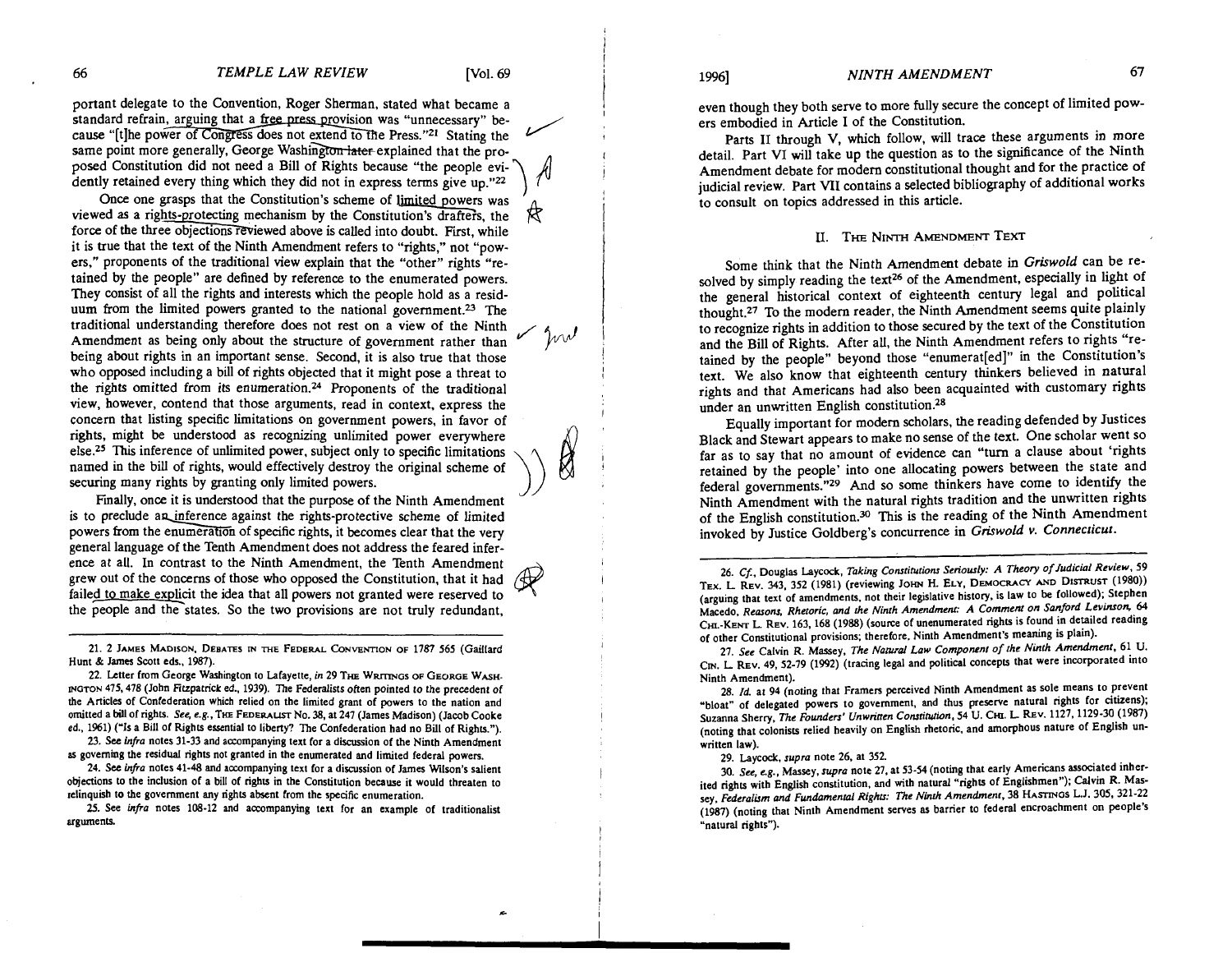Modem readers, however, can easily miss or discount an alternative understanding of an amendment's text because of their distance from the founding period. The "other" rights referred to in the Ninth Amendment, which some have called unenumerated rights, are not necessarily rights derived from sources beyond the text of the Constitution. Rights can be secured by the written Constitution itself without those rights being "enumerated" in its text. In fact, as we have noted, the Constitution's key defenders during the struggle over ratification contended that Article I of the proposed Constitution constituted a "bill of rights" because it granted by enumeration only limited powers to the national government and thereby "retained" a vast range of rights against federal intrusion.<sup>31</sup> The other rights "retained by the people" could simply allude to the many rights and interests which the people which the people of rights against federal intrusion.<sup>31</sup> The other rights "retained by the people" could simply allude to the many rights and interests which the people did not grant when they granted li merated powers in Article  $\overline{I}$  of the Constitution. Since the people did not grant these powers in the written Constitution expressing their will, they "retained" them. In their *Griswold* dissents, Justices Stewart and Black contended that it was the many rights retained by the system of enumerated powers, secured by (but not "enumerated" in) the text of the Constitution, that constituted the "other" rights "retained by the people," as referred to in the Ninth Amendment.<sup>32</sup>

The text of the Ninth Amendment, then, can hardly resolve the *Griswold* debate because it can be read in two different ways. Similarly, there is no canon of construction that will quickly resolve the apparent ambiguity in the text. For example, there is no clear textual antecedent of the Amendment, whether legal or extra-legal, with which the Amendment might be read.33 The text itself could refer to unwritten limitations on powers granted to government, as Justice Goldberg proposed, or to rights reserved as a resid-

31. See 2 THE DEBATES IN THE SEVERAL STATE CONVENTIONS ON THE ADOPTION OF THE FEDERAL CONSTITUTION 151, 153 (Jonathan Elliot ed., 2d ed. 1866) (Dr. Charles Jarvis, Massachusetts Ratifying Convention, Feb. 4,1788. commenting that "by positively securing what is not expressly delegated," Article I of the proposed Constitution provides "an explicit reservation of every right and privilege which is nearest and most agreeable to the people") [hereinafter EL-LIOT'S DEBATES.

32. See **supra** notes 5-6 and accompanying text for a discussion of Justice Stewart's and Justice Black's arguments in **Grirwold** about the applications of the Ninth Amendment.

33. See BERNARD SCHWARTZ, THE GREAT RIGHTS OF MANKIND 198-99 (expand. ed. 1992). As Professor Schwartz observed, the Ninth Amendment is the only provision contained in the Bill of Rights that has no clear antecedent in the English constitution, the common law, the revolutionary period, or the Articles of Confederation. Id. By contrast, Professor Black's stark claim that the Declaration of Independence is "an obvious precursor" of the Ninth Amendment, and thus operates in pari materia with it, simply assumes what must be established. See Black, **supra** note 11, at 26. In fact, the historical evidence strongly supports the view that the Ninth Amendment was drafted to address a particular concern about the structural protection offered to rights by the Constitution as originally drafted and bears no relationship to the Declaration of Independence's allusion to inalienable rights. See Sotirios A. Barber, The Ninth Amendment: Inkblot or Another Hard Nut to Crack?, 64 CHI.-KENT L. REV. 67, 68-71 (1988) (discussing Ninth Amendment and inalienable rights); see also Harry V. Jaffa, Slaying the Dragon of Bad Original**ism: Jaffa Answers Cooper.** 1995 Pus. Im. **L** REV. 209.213 (author's response to review of his ORIGINAL INTENT AND THE FRAMERS OF THE CONSTITUTION: A DISPUTED QUESTION (1994))

# <sup>19961</sup>*NINTH AMENDMENT* <sup>69</sup>

uum of the specific powers granted the national government, as suggested by Justices Stewart and Black. The only prospect for clarifying the intended meaning of the text is to look with greater care at the historical context of its adoption. Two specific strategies present themselves:  $(1)$  we can review the ratification debates leading to the Ninth Amendment to discover the "mischief" the Amendment was intended to remedy; and (2) we can review the Amendment's drafting history to determine whether it sheds light on what was thought to be the "remedy" for the perceived mischief.<sup>34</sup> When these resources are fully tapped, and the ratification-era debate, which is wellknown and widely accepted as culminating in the Ninth Amendment, is accurately explicated, it becomes possible to resolve the apparent ambiguity of the Ninth Amendment's text.

#### **111. THE** "MISCHIEF" TO BE REMEDIED

Virtually all commentators have agreed that the Ninth Amendment is the progeny of the intense debate over the merits of the Convention's decision not to include a bill of rights as the nation considered whether to ratify the Constitution.35 Those who opposed the Constitution, known as Antifederalists, contended that the omission of a bill of rights portended governmental tyranny because the national government had been granted greatly expanded powers under the proposed Constitution.36 On the other hand, the Constitution's proponents, known as Federalists, replied that a bill of rights was not essential under the proposed Federal Constitution because the national government was a government with only limited power to pursue a few national ends.<sup>37</sup> They argued that the specific powers enumerated in Article I, even with the Necessary and Proper Clause figured in, could not properly be construed to permit encroachment on the fundamental rights that had been guaranteed in the declarations of rights of the state constitutions.<sup>38</sup> In the long run, the Antifederalists carried the day, and the Constitution was ratified in several states based on the understanding that the adoption of  $a$ bill of rights would be an important priority under the new government.<sup>26</sup>

Commentators have agreed that the Ninth Amendment was an attempted response to an additional argument advanced against inclusion of a

(finding it impossible to reconcile inalienable rights reserved for individuals under Declaration of Independence with slave ownership as originally permitted under Constitution).

35. See McAffee. **supra** note 16, at 1248-50 for confinnation of the near-universal agreement that the Ninth Amendment is linked to this debate.

36. See id. at 1228-29 for an overview of the Antifederalists' arguments.

37. **Id** at 1230-32.

38. **See id** at 1230-31 (citing James Wilson's statement that 'everything which is not given is reserved").

39. **Id.** at 1235-36.

<sup>34.</sup> These have been the standard techniques of common law statutory construction at least since **Heydon's Case,** which enjoined interpreters to determine 'the mischief and defect" in the prior law, and then to seek the 'remedy" which the legislature "appointed to cure the disease . . . ." 76 Eng. Rep. 637.638 (K.B. 1584). In general, judges were to construe the statute so as to 'suppress the mischief" and "advance the remedy." **Id.**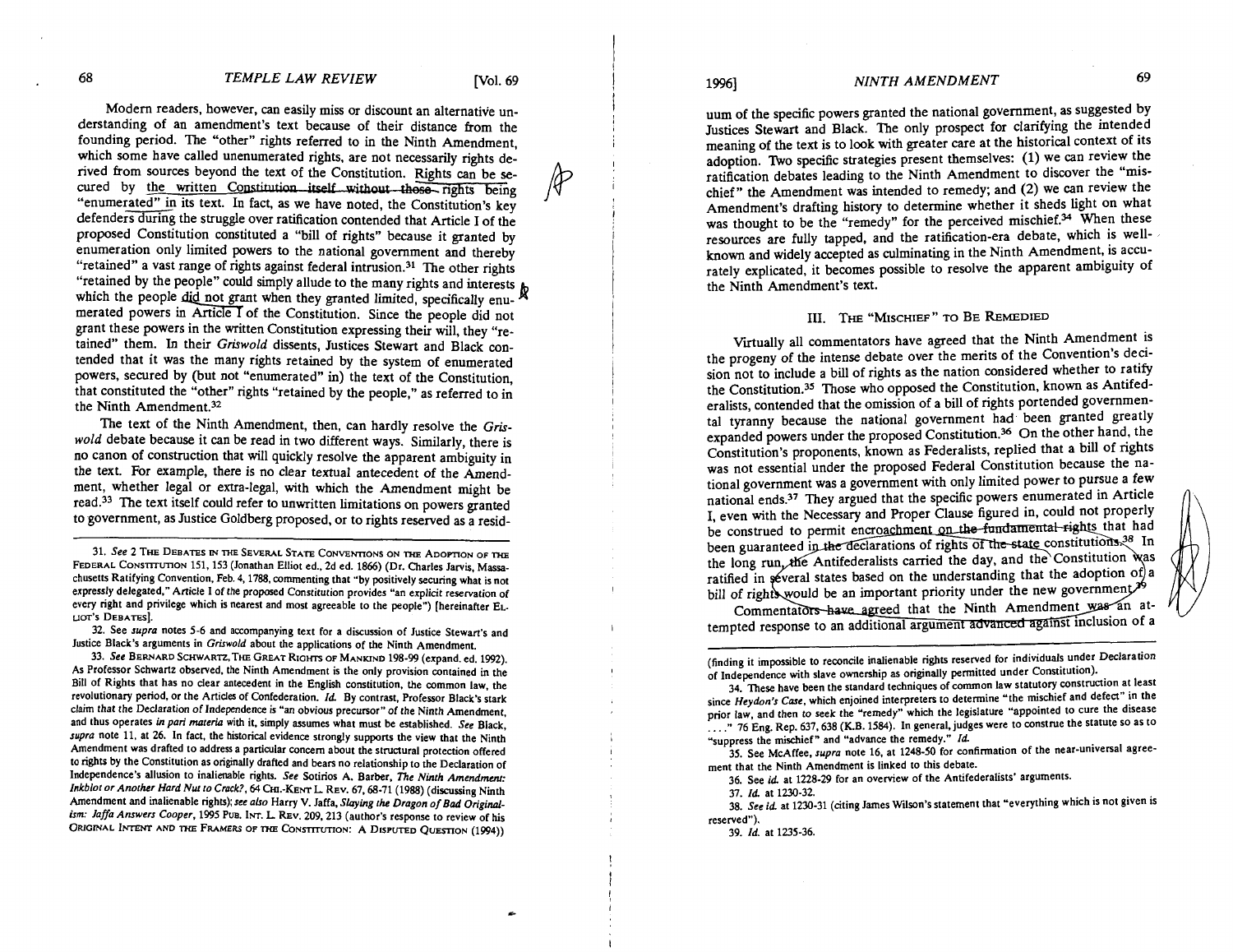# **19961** *NINTH AMENDMENT 71*

Second, notice that Wilson's ultimate concern about the trade-off he perceived in adding a bill of rights was that "the rights of the people would be rendered incomplete"-a declaration suggesting that he viewed the people's rights as complete in the absence of the proposed Bill of Rights. Elsewhere. Wilson clarified that this conclusion about the unamended Constitution, as well as his opposition to a bill of rights, related directly to the unique function

played by enumerated powers in the federal scheme:<br>When the people established the powers of legislation under their separate governments, they invested their representatives with every right and authority which they did not in explicit terms reserve; and therefore upon every question, respecting the jurisdiction of the house of assembly, if the frame of government is silent, the jurisdiction is efficient and complete. But in delegating federal powers, another criterion was necessarily introduced, and the congressional authority is to be collected, not from tacit implication, but from the positive grant expressed in the instrument of union. Hence it is evident, that in the former case [of the states] every thing which is not reserved is given, but in the latter [case of the federal Constitution] the reverse of the proposition prevails, and every thing which is not given, is reserved.<sup>46</sup>

We recognize that Wilson saw the Federal Constitution as creating a complete system of rights precisely because it limited government by the device of enumerated powers. Therefore, we should also recognize that Wilson's fear was that a Bill of Rights would suggest a return to the state constitutions' contrasting approach of stating specific limitations on general, and in theory unlimited, government powers.<sup>47</sup> Wilson could not have been expressing concern that a bill of rights might exclude unwritten limitations on government because, outside the context of a government of enumerated powers, he specifically stated there would not be any unwritten limitations on government. Later in the same speech, Wllson himself confirmed that his fear of a bill of rights was that it would reverse the framers' design:

In short,  $\dots$  I have said that a bill of rights would have been improperly annexed to the federal plan, and for this plain reason, that it would imply that whatever is not expressed was given [as in the

**46. 13** RATIFICA~ON OF **THE** Co~smvno~, *supra* note **41,** at **337,339** (Speech at a Public Meeting in Philadelphia, **Oct. 6. 1787).** 

47. It should be observed, moreover, that Wilson accurately described the assumptions about legislative power underlying the state constitutions. Thus, the leading work on the revolutionary-era state constitutions concludes that the drafters of those constitutions "assumed that government had all power except for specific prohibitions contained in a bill of rights." DONALD S. Lvrz. POPULAR CONSENT AND POPULAR CONTROL 60 **(1980).** For further documentation of this conclusion at the time of ratification of the Constitution, and an explanation of how this view of state power fits together with the concept of limited government and natural and inalienable rights, see Thomas B. McAffee, *The Bill of Rightr. Social Conrracr Theory,* **and** *the Righrs "Retained" by [he People.* **16** S. ILL **U.** L.J. **267. 281** & **n.40.286-88 (1992).** 

*70 TEMPLE LAW REVIEW* [Vol. *69* 

bill of rights. The Constitution's Federalist defenders contended that a'bill of rights was not merely unnecessary, but actually dangerous.<sup>40</sup> The danger they perceived was that the rights enumerated in a bill of rights would be taken as the only rights retained by the people. 'Ihe question that divides modem commentators concerns exactly what the advocates of the Federalist argument meant by their words. In an oft-quoted statement of this objection to a bill of rights before the Pennsylvania Ratifying Convention, James W11 son contended: "If we attempt an enumeration [of rights], everything that is not enumerated is presumed to be given. The consequence is that an imperfect enumeration would throw all implied power into the scale of government; and the rights of the people would be rendered incomplete."<sup>41</sup> Just as with the final text of the Amendment, the question is whether the rights which Wilson and others feared would be threatened were non-textual, implied limitations on government, as some have suggested,<sup>42</sup> or the system of rights secured by the enumeration of powers in Article I of the Constitution.

Read with care, Wilson's argument is properly understood as expressing the fear that the Bill of Rights would destroy Article I's enumerated powers system for securing rights. Notice, first, that the feared evil was that an enumeration of rights would throw "all implied power into the scale of government."43 The mere loss of unwritten limitations on government because of a failure to include them in an enumeration would hardly throw "all implied power" to government. On the other hand, in the seldom-quoted sentence which follows this assertion. Wilson contrasted this possible outcome with Article I's enumeration of the powers of the government, which, he said, "reserves all implied power to the people."<sup>44</sup> Read in context, then, Wilson's concern is that interpreters would construe the inclusion of a Bill of Rights as the exclusive statement of what the people intended to reserve to themselves in establishing the national government. In other words, he feared that it would reverse the ordinary inference of Article 1's enumerated powers scheme.45

- - **40.** *See* **1** ANNAU OF CONG. **439** (Joseph Gales ed.. **1789)** (enumerating specific exceptions to granted power would "disparage" rights not indicated in such enumeration). See **infra** notes **41-52** and accompanying text for a discussion of the Federalist arguments.

**41. 2 THE DOCUMENTARY HISTORY OF THE RATIFICATION OF THE CONSTITUTION 388** (Merrill Jensen ed., 1976) [hereinafter RATIFICATION OF THE CONSTITUTION].

**42.** Massey, *supra* note **30,** at **309-10;** Sherry, *supra* note **28,** at **1162.** The arguments for this interpretation are not addressed in the text because they have never been made. Commentators have generally assumed that the meaning of Wilson's words was plain. and that Wilson feared that omitted affirmative limitations on government power would be lost.

**43. 2** RATIFICATION OF **THE** CONSTITUTION, *supra* note **41,** at **388.** 

**44. Cd** 

**45. Cd** In the same speech, Wilson initially confessed that he did not know why a Bill of Rights was not proposed, but then insisted that a proposal to adopt a measure "that would have supposed that we were throwing into the general government every power not expressly reserved by the people would have been spurned at . . . with the greatest indignation." *Id.* at 387-**88.** 

**A**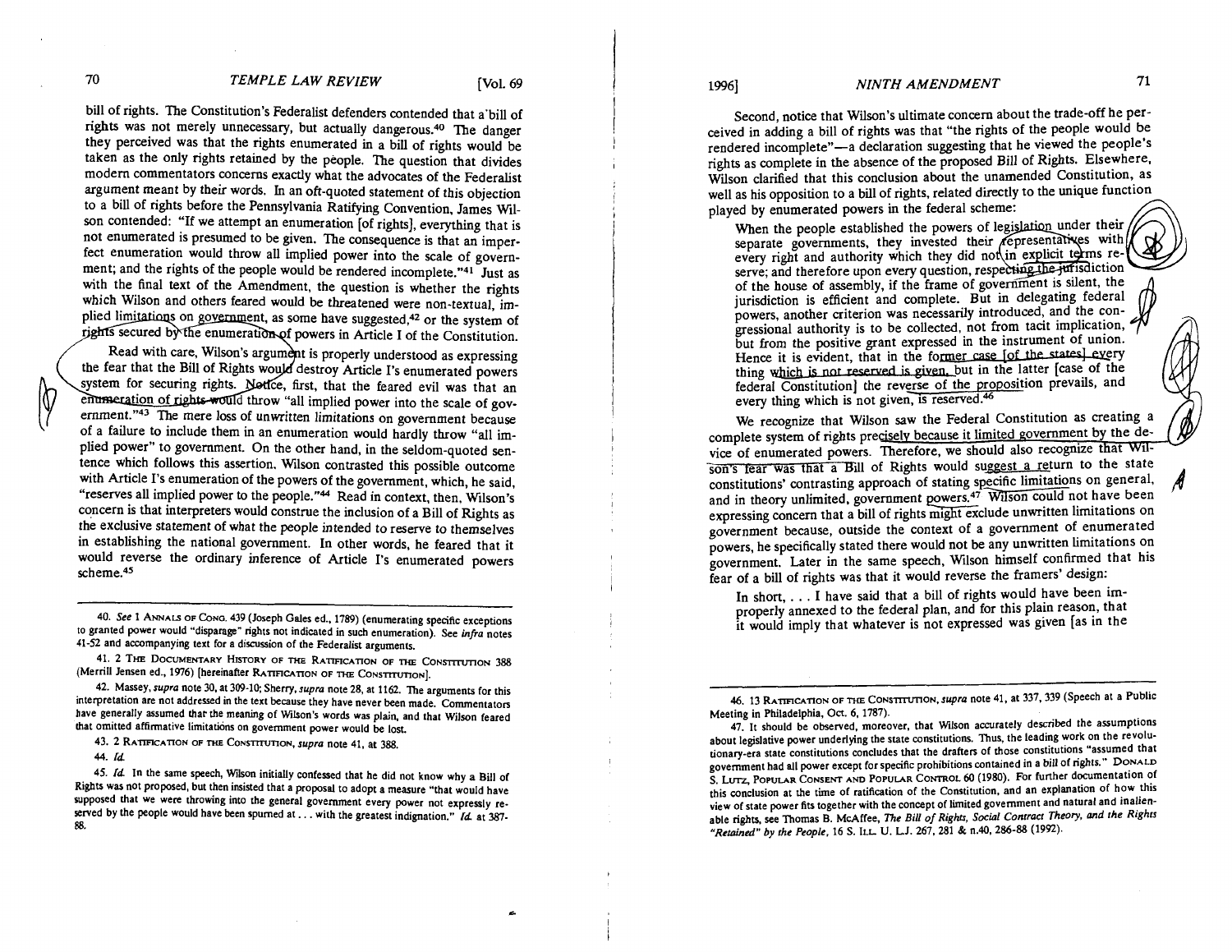$)$ 

 $\overline{a}$ 

state constitutions], which is not the principle of the proposed Constitution.<sup>48</sup>

Implicit in Wilson's argument against adding a bill of rights to the Federal Constitution was a recognition that state constitutions presented an entirely different question. The reason for this is apparent: Because state constitutions lacked the protections provided by the limited powers scheme, those constitutions needed bills of rights to clarify the limits which the people  $\bigtriangledown$ would impose on their state governments. James Iredell, an important de-<br>fender of the Constitution, and later an Associate Justice on the Supreme<br>Court, made these points even more clearly before the North Carolina Rati-<br> fender of the Constitution, and later an Associate Justice on the Supreme Court, made these points even more clearly before the North Carolina Rati-

If we had formed a general legislature, with undefined powers, a bill of rights would not only have been proper, but necessary; and it would have then operated as an exception to the legislative author ity in such particulars. It has this effect in respect to some of the American constitutions, where the powers of legislation are general. But where they are powers of a particular nature, and expressly defined, as in the case of the [federal] Constitution before us, I think  $\ldots$  a bill of rights is not only unnecessary, but would be absurd and dangerous.<sup>49</sup>

In their statements quoted above, both Wilson and Iredell made clear that without the enumerated powers scheme, which was unique to the proposed Federal Constitution, there would have been no security for the natural rights believed in by the founding generation unless these rights were explicitly protected by a bill of rights. The natural rights did not of themselves create implied constitutional limitations on government power. Wilson further clarified that he maintained these views by raising the specific example of freedom of the press, which critics had contended would be lost if the Constitution were to be ratified without a bill of rights. Wilson contended that if "a power similar to that which has been granted for the regulation of commerce, had been granted to regulate literary publications, it would have been . . . necessary to stipulate that the liberty of the press should be preserved inviolate."<sup>50</sup> Moreover, Wilson observed, the "salutary precaution" of a free press guarantee **would** be necessary in the then-proposed Dis- <sup>I</sup> trict of Columbia, inasmuch as Congress' legislative powers there would be general; but he proposed that such a guarantee should be included in a "com- $\overline{pact}$  within the district itself.<sup>51</sup> Finally, he concluded that a free press guarantee in the federal constitution would be "merely nugatory," considering that no such regulatory power had been granted, and that such a provision

1996]

## *NINTH AMENDMENT*

might even be dangerous in that it could be construed "to imply that some degree of power was given, since we undertook to define its extent."<sup>52</sup>

The Federalist objection to a bill of rights, then, flowed directly from the Federalists' contention that the enumerated powers scheme to define and limit federal legislative power served as a substitute for a declaration of specific rights limitations on government power. The objection amounted to a claim that an attempt to adopt the device of limiting provisions would undermine the system already in place. The "mischief," then, that the Constitution's proponents feared from inclusion of a bill of rights was the inference that a bill of rights' statement of specific limitations on government powers might be taken as exclusive, to the detriment of the security of rights provided for by the federal scheme of limited powers.

#### **IV.** THE **REMEDY ADOPTED**

To understand how the Ninth Amendment functions as a remedy to the mischief which some feared from the adoption of a bill of rights, it is necessary to review the history of the drafting and consideration of the amendment. An important starting point is to recognize that the drafting history of the amendment began at the Virginia Ratifying Convention in July of 1788. Following a pattern established elsewhere, the Virginia Convention reached a compromise where it both ratified the Constitution and adopted proposed amendments designed to confront various objections that had been raised. With this decision in mind, the Convention appointed a committee to draft the recommended amendments. This committee included such important Federalists as John Marshall, George Wythe, and James Madison, as well as leading Antifederalists Patrick Henry and George Mason.<sup>53</sup>

Since during the Convention's proceedings both sides of the contest had addressed the issue of the potential danger presented by a bill of rights, the drafting committee, as expected, recommended an amendment designed to resolve these oft-expressed fears.54 The Convention later adopted this amendment.55 From this recommended amendment, Madison, the principal draftsman of the Bill of Rights, drafted what became the Ninth Amendment, which he included in the proposed amendments that he presented to Congress in June of 1789.<sup>56</sup> It thus makes sense to begin our treatment of the "legislative history" of the Ninth Amendment with Viginia's recommended amendment. After this review, we can trace the balance of the drafting and ratification history to determine if the amendment's purpose remained constant.

**<sup>48. 13</sup> RATIFICATION OF THE CONSTITUTION, supra note 41, at 391 (Pennsylvania Ratifying** *Convention, Nov. 28. 1787***).** 

**<sup>49. 4</sup> ELUOT'S DEBATES.** *supra* **note 31. at 149 (North Carolina Ratifying Convention. July 29. 1788).** 

<sup>50. 13</sup> RATIFICATION OF THE CONSTITUTION, *supra* note 41, at 337, 340 (Speech at a Public **Meeting in Philadelphia, Oct. 6. 1787).** 

**<sup>51.</sup>** *Id* **at 340.** 

**<sup>52.</sup>** *Id* 

**<sup>53. 2</sup> BERNARD SCHWARTZ, THE BILL OF RIGHTS: A DOCUMEHTARY HISTORY 764-65 (1971).** 

**<sup>54.</sup>** *Id.* **at 840-45.** 

**<sup>55.</sup>** *Id* **at 845. 56. McAffee,** *supra* **note 16, at 1236** & **n.84 (collecting authorities who concur that Ninth Amendment was drafted from Virginia's recommended amendment).**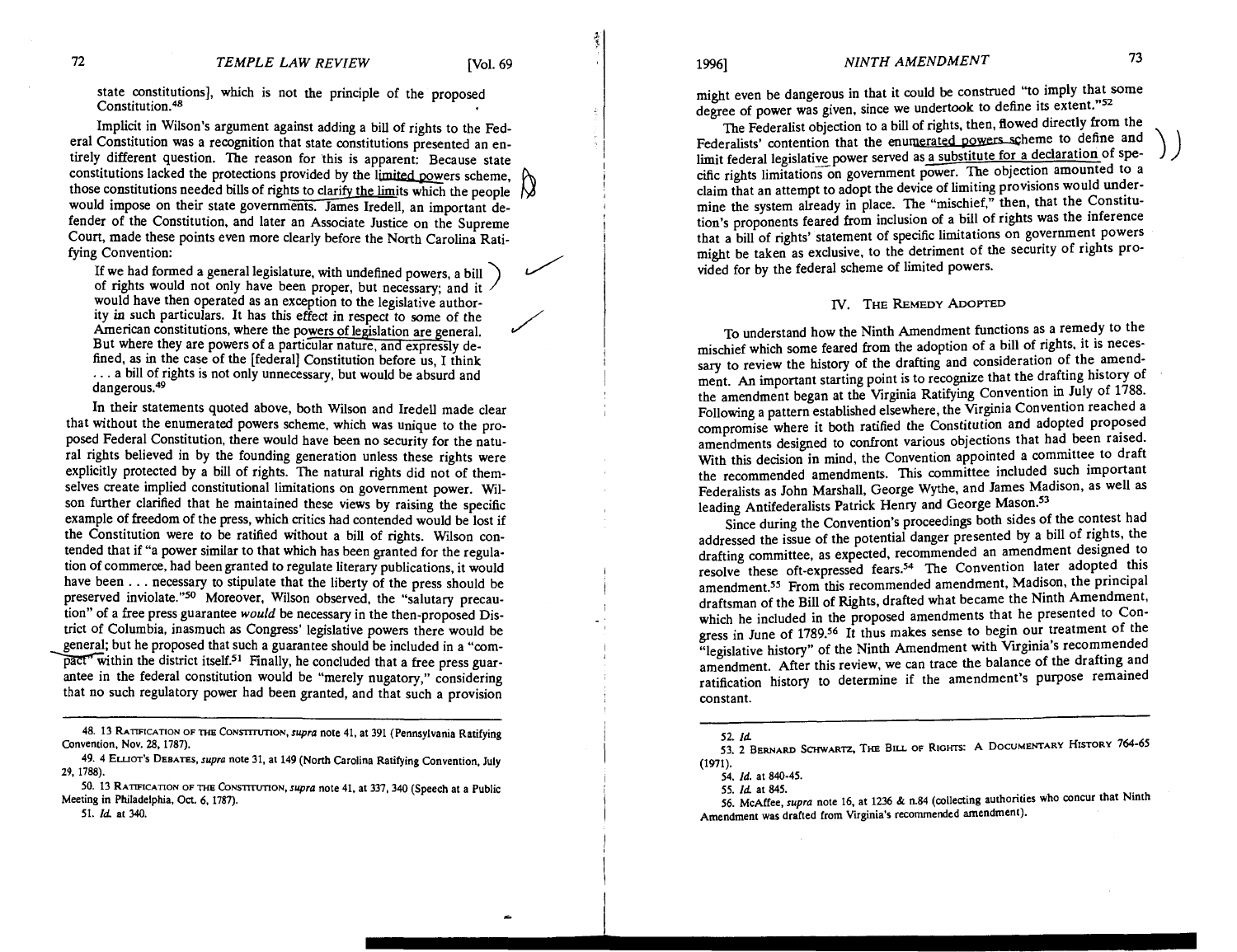*74 TEMPLE LAW REVIEW* [Vol. *69* 

## *A. Virginia's Recommended Amendment*

The amendment proposed by Virginia was a response to the ratification arguments articulating the potential dangers of adding a bill of rights, and provided an effective remedy to the fears expressed. The recommended amendment read as follows:

That those clauses which declare that Congress shall not exercise certain powers, be not interpreted, in any manner whatsoever, to extend the powers of Congress; but that they be construed either as making exceptions to the specified powers where this shall be the case, or otherwise, as inserted merely for greater caution.<sup>57</sup>

Notice first that the Virginia proposal is focused directly on avoiding an extension of Congressional powers, in derogation of the contemplated scheme of enumerated, limited powers, inferred from the rights provisions of a bill of rights.58 This proposal reflects that the risk presented by a bill of rights was its threat to the rights-protective enumerated powers scheme. The certain powers, be not interpreted, in any manner whatsoever, to<br>extend the powers of Congress; but that they be construed either as<br>making exceptions to the specified powers where this shall be the<br>case, or otherwise, as precisely because the rights which might be jeopardized by an enumeration of rights were those secured by the Constitution's enumerated powers. With the inference of extended powers foreclosed, the rights retained by the federal structure would be secure.

The specifics of the text confirm this general impression. The first clause of the proposed amendment, which prohibits an inference of extended powers from specified prohibitions, attempts to foreclose exactly what Wilson had feared--namely, to use an example, that a superfluous free press provision might suggest that some regulatory power, which was to be limited, had been granted by implication.<sup>59</sup> The second clause of Virginia's proposal also confirms that the feared mischief was an inference that the provisions of the Bill of Rights had been substituted for the prior-existing scheme of enumerated powers. This clause initially provides that some of the limitations in the Bill of Rights might constitute "exceptions to the specified powers,"60 a construction that does not pose a threat to the concept of enumerated powers because it merely recognizes that some of the specifically granted powers might be broad enough to be abused. It then further clarifies that other stated prohibitions, those which might well be redundant of the security offered by the enumerated powers scheme, should be viewed "as inserted merely for greater caution" rather than as suggestive of extended, or general, national powers that require limitations.61

**59. See supra notes 41-48 and accompanying text for a discussion of Wilson's objections to adopting a bill of rights.** 

**60. 2 SCHWARTZ. supra note 53. at 844.** 

**61.** *Id* 

1996]



The amendment recommended by Virginia, then, provides as a "remedy" to the perceived mischief, the potential inference against the scheme of limited powers in Article I, a provision that expressly foreclosed the feared inference. The purpose of Virginia's proposed amendment was to clarify that the Constitution would secure rights *both* through the enumeration of limitations on government power and by the general reservation of rights through the scheme of enumerated powers. The specified rights limitations were supegy adopted by the Philadelphia Convention. The question which remains is whether this purpose remained constant during the process of drafting and posed to fupplement, rather than undercut, the "enumerated powers" stratadopting the Ninth Amendment.

#### *B. The Ninth Amendment in Congress*

There are reasons to think that James Madison, the principal draftsman of the Bill of Rights, would have both understood and attempted to carry forward the project of foreclosing the feared inference against the Constitution's general reservation of rights of the people. Madison himself was a key participant in the debate over the omission of a bill of rights from the proposed Constitution, and before the Virginia Ratifying Convention he offered the argument that the inclusion of a bill of rights would be dangerous as well as unnecessary.<sup>62</sup> Finally, Madison was a member of the committee appointed by the Virginia Ratifying Convention which drafted the Virginia proposal to meet the oft-expressed fears concerning a bill of rights.63

Moreover, when Madison presented his draft proposals for amendments to the first Congress, he confirmed that the mischief feared from a bill of rights was the threat to the enumerated powers scheme of reserved rights as had been described during the ratification debates. Madison first restated the contention that a bill of rights was unnecessary under the federal Constitution "because the powers are enumerated, and it follows, that all that are not granted by the constitution are retained; that the constitution is a bill of powers, the great residuum being the rights of the people."<sup>64</sup> Therefore, according to Madison's summary, "a bill of rights cannot be so necessary as if the residuum was thrown into the hands of the Government"65-a statement confirming the correlation between the Federalist's "necessity" and "danger" arguments,66 as well as echoing James Wilson's suggestion that the attempt to

**65.** *Id* 

66. See *supra* notes 40-41 and accompanying text for a discussion of the Federalist argu**ment against adopting a bill of rights.** 

**<sup>57. 2</sup> SCHWARTZ, supra note 53. at 844.** 

**<sup>58.</sup> Some might think it odd that the draften of the proposed amendment would refer to rights provisions as those declaring that "Congress shall not exercise certain powers."** *Id* **But notice that this is the form in which the Fint Amendment is written: "Congress shall make no law.** . . ." **U.S. CONST. amend. I.** 

**<sup>62. 3</sup> ELLIOT'S DEBATES, supra note 31, at 620 (June 24. 1788) (arguing that Constitution provides that all powers not granted are reserved; enumeration of rights would imply that all rights omitted from enumeration were retained by government); accord Letter from Madison to Jefferson (Oct. 17.1788). in 1 Scxw~~~z,supra note 53, at 614-15 (stating that he could support bill of rights "provided that it be so framed as not to imply powen not meant to be included in the enumeration").** 

<sup>63.</sup> See supra note 53 and accompanying text for a list of important Federalists on the com**mittee that drafted the Virginia proposal.** 

**<sup>64. 1</sup> ANN- OF CONG.. supra note 40, at col. 455.**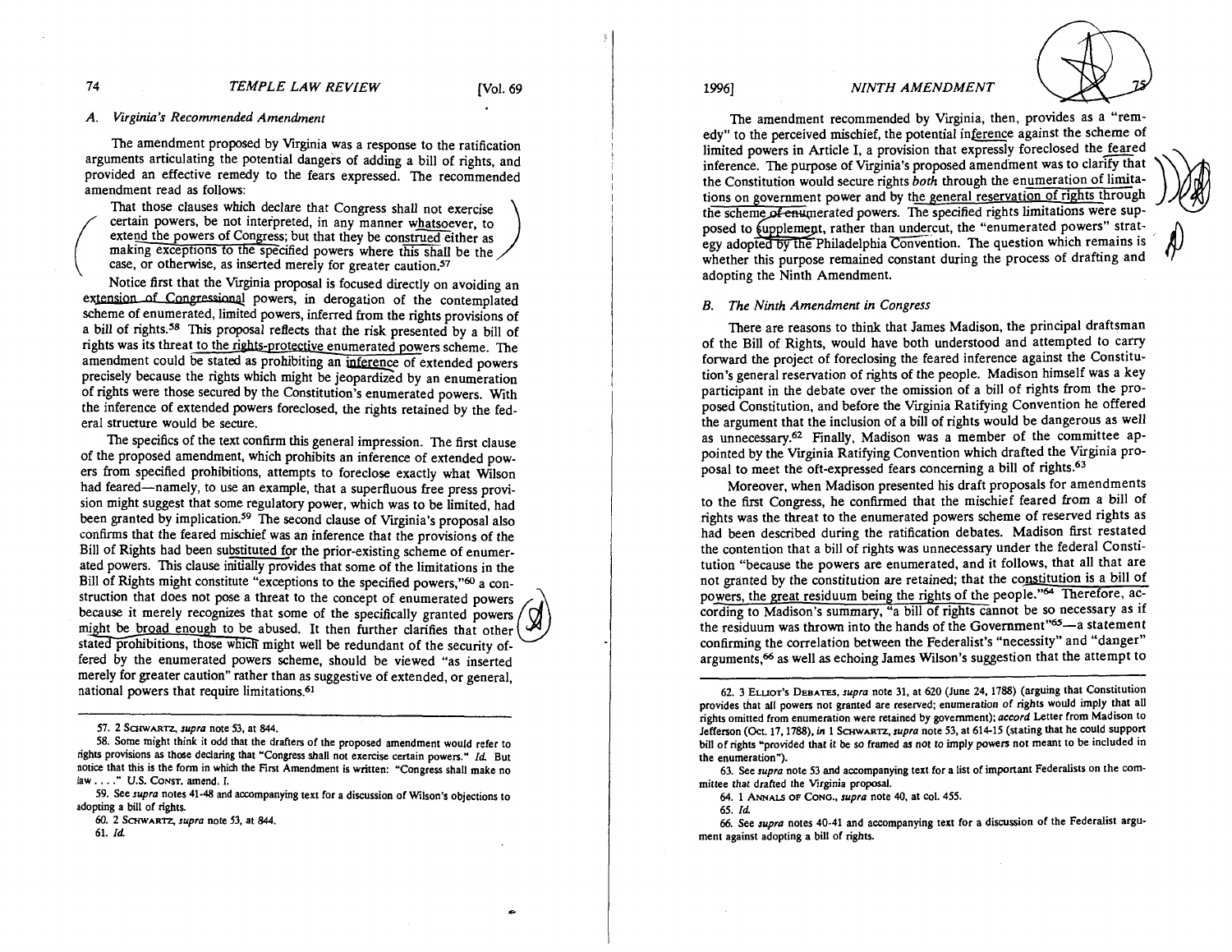specify limitations on powers implies an initial grant of general powers, contrary to the federal scheme as drafted by the framers, from which it was necessary to carve limitations.<sup>67</sup>

Subsequently, Madison observed that during the ratification debates some of the participants had objected that:

**[B]y** enumerating particular exceptions to the grant of power, it would disparage those rights which were not placed in that enumeration: and it might follow, by implication, that those rights which were not singled out, were intended to be assigned into the hands of the General Government, and were consequentially insecure.<sup>68</sup>

Read in the context of the ratification debates, to which Madison alluded, and his own prior summary of the argument against the need for a bill of rights, Madison's statement rather clearly expresses the feared loss of the system of rights secured by enumerated powers.<sup>69</sup> Indeed, Madison's summary recalled his own argument that the Constitution provides that "every thing not granted is reserved," and that if "an enumeration be made of our rights" it will be "implied that every thing omitted is given to the general government."70 Together with Wilson and the other Federalist defenders of the Constitution, Madison feared that a bill of rights would reverse the premise of the Constitution's limited powers scheme.

Madison assured the Congress, however, that the feared danger "may be guarded against," and that he had drafted a proposal to that end. $\overline{71}$  The draft proposal that would become the Ninth Amendment read as follows:

The exceptions here or elsewhere in the Constitution, made in favor of particular rights, shall not be construed as to diminish the just importance of other rights retained by the people, or as to enlarge the powers delegated by the Constitution; but either as actual limitations of such powers, or as inserted merely for greater caution.<sup>72</sup>

Madison's proposal rather clearly tracks the Virginia proposal aimed at addressing the Federalists' fears of adding a bill of rights to the Constitution.

67. See *supra* notes 41-48 and accompanying text for a discussion of James Wilson's argument against adopting a bill of rights.

68. 1 ANNALS OF CONG., *supra* note 40, at col. 456.

69. Some commentators have taken Madison's description of the danger feared by opponents of a bill of rights as referring to the potential **loss** of implied limitations on powers granted to government. E.g., LAURENCE H. TRIBE, AMERICAN CONSTITUTIONAL LAW 774-75 (2d ed. 1988) (describing Madison's concern that a bill of rights might 'dangerously suggest" that rights not singled out were intended to **be** retained by government); Laycock. **supra** note 26, at 353 (discussing Madison's desire to protect unenumerated rights). In each of their works, however, just as with the final text of the Ninth Amendment and the statements from the ratification debates opposing a bill of rights, the commentators advance no real argument for their view, apparently basing their conclusions on the assumption that the statement is plain and unambiguous. By contrast, this article has attempted to show that these statements can only be understood in context

70. 3 ELLIOT's DEBATES, *supra* note 31, at 620 (June 24, 1788) (Virginia Ratifying Convention).

71. 1 ANNALS OF CONG., supra note 40, at col. 456.

72. *Id* at **coL** 452.

Thus, the proposal prohibits an inference of enlarged powers from "exceptions" to granted powers, and it identifies the same permissible inferencesthat the exceptions are either "actual limitations" on the granted powers or merely cautionary provisions.73 The obvious continuity in language between the Virginia-recommended amendment and Madison's proposal confirms both that Madison worked from the Virginia amendment and that his goal was to address the concerns raised during the ratification debates. Read together with Madison's explanation of the mischief to which the provision was to respond, moreover, the proposal seems to provide the contemplated "remedy" of a provision expressly prohibiting the feared inference of essentially unlimited powers subject only to specifically enumerated limitations-to the end of securing the rights retained by the scheme of enumerated powers.

Some commentators have emphasized, however, that Madison's proposed amendment included language not found in its Virginia precursor.74 The proposed amendment's language not only prohibited an inference of enlarged federal powers, but also an inference that would "diminish the just importance of other rights retained by the people."<sup>75</sup> Accordingly, a number of commentators have suggested that Madison's language "stamped the Bill of Rights with his own creativity,"76 and that his proposal, in contrast to the Virginia-proposed amendment, addressed for the first time the question of unenumerated rights.77 AS we have seen, however, in his speech to Congress. Madison linked the proposed amendment to the ratification-period debate over a bill of rights and did not intimate that he had made a creative contribution.78 The suggestion that Madison's proposal was the first to address the question of unenumerated rights ignores that the Virginia proposal was drafted to ensure the security of the rights omitted from the enumeration

74. **See, e.g.,** Randy **E.** Barnett, **Reconceiving the Ninth Amendmem,** 74 CORNELL L. REV. 1, 10 (1988) (noting that Madison's draft focused both on the problem of extended powers and the loss of unenumerated rights).

75. 1 ANNALS OF CONG.. **supra** note 40, at col. 456.

76. LEONARD LEVY, ORIGINAL INTENT AND THE FRAMERS' CONSTITUTION 272 (1988).

77. *Id* at 280; **see a&o** Massey, **supra** note 30, at 310 (concluding that new proposal shifted focus from powers granted to government to rights retained by people); Yoo, **supra,** note 11, at 990-91 (suggesting that Madison's language introduced concept of people's rights); Jeff Rosen, Note, Was the Flag Burning Amendment Unconstitutional, 100 YALE L.J. 1073, 1075 (1991) (arguing that "retained" rights refers to natural rights retained as society transitioned from "natural" to "civil" state). To date. however, no modern commentator has proffered any explanation for why the committee appointed by the Virginia Ratifying Convention failed to recommend an amendment that addressed the oft-cited problem of the fate of the rights left out of an enumeration of rights.

78. See **supra** notes 62-73 and accompanying text for a discussion of how Madison exercised his role in the debates over a bill of rights.

<sup>73.</sup> *Id* Compare Madison's proposal that the exceptions should be limitations on the granted powers, or else cautionary provisions, with the Virginia proposal to secure rights through the enumeration of limitations on the government's powers. **See supra** notes 53-61 and the accompanying text for an analysis of the Virginia proposal.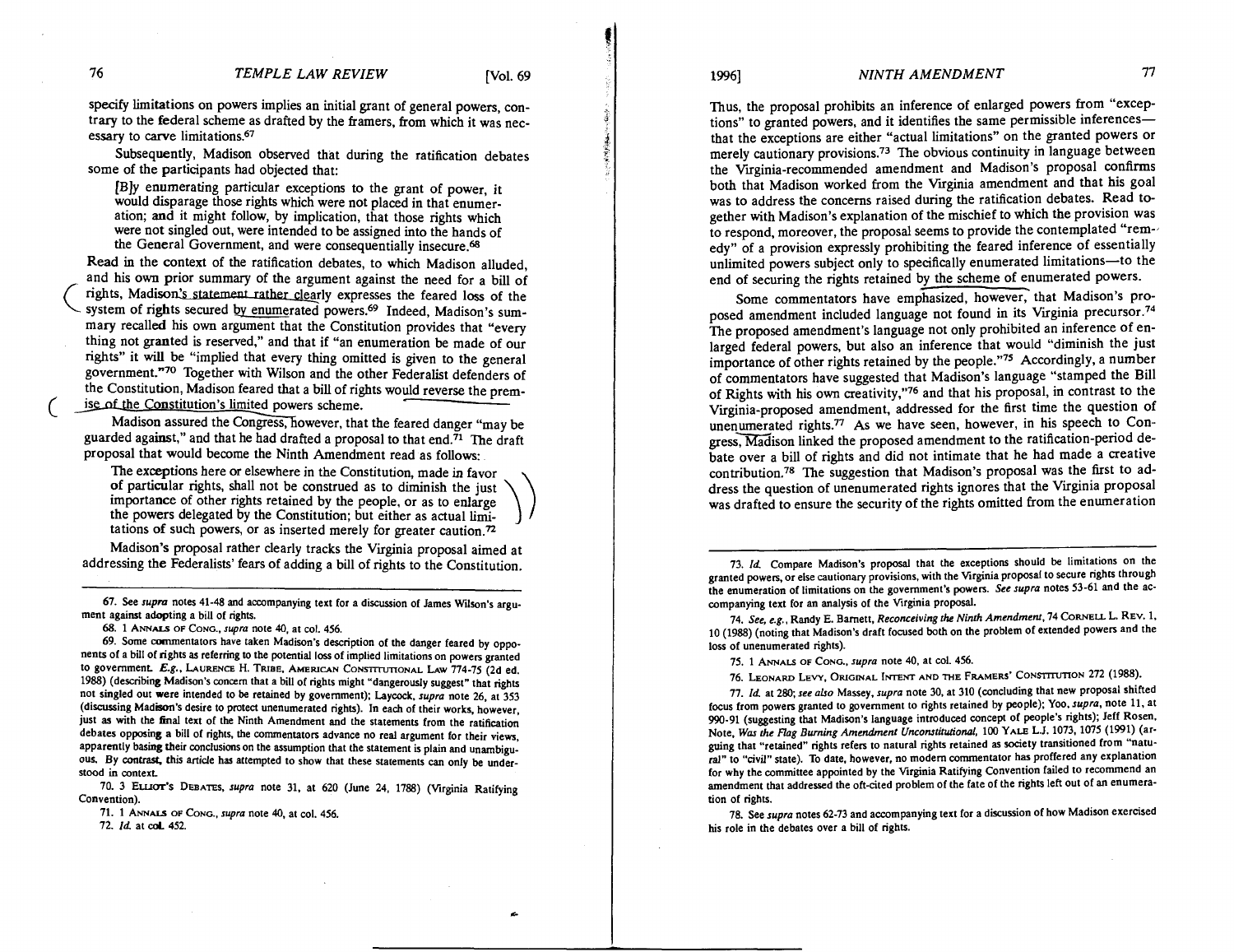78 TEMPLE LAW REVIEW [Vol. 69<br>of rights in a bill of rights—the rights already secured by the system, of enumerated powers.79

If the Virginia proposal already ensured the security of the rights retained by the limited powers scheme, one might question why Madison added the language specifically focusing on rights. While the contemporaneous records do not provide any help in determining the rationale for any language changes,<sup>80</sup> there is a reasonable probability that Madison was not attempting to alter the thrust of the amendment, but was inserting additional language to underscore the rights-protective function of the proposed  $\frac{1}{2}$ amendment. In furn, he may have retained the language prohibiting an inference of enlarged powers because preventing this inference would have had an independent significance as well, inasmuch as the limited powers scheme also served to secure the prerogatives of state and local government in our federal scheme. If Madison's draft nevertheless strikes the reader as containing some redundancy, that is because it does. Indeed, the draft's redundancy probably explains why the committee, on which Madison himself served, in its considerations of the amendments ultimately eliminated the language prohibiting an inference of enlarged powers in favor of the final text-which, of course, places the emphasis on securing rights "retained by the people" against any adverse inference from rights enumerated in the Constitution.<sup>81</sup>

The evolution of the language of the Ninth Amendment is even more difficult to explain for those who assert that Madison added the language concerning rights "retained by the people" to secure unwritten limitations on government powers. The ratification-era debate, to which Madison referred in presenting the Amendment, reflected deep concern about the impact of a bill of rights on the Constitution's enumerated powers scheme. As we have seen, this concern was the fear that Madison and other proponents of the unamended Constitution had articulated during the ratification debate.82 If the proposed amendment's alternative formulations, prohibiting an inference of enlarged powers and the disparagement of retained rights, are not two ways of addressing this same concern, the apparent implication is that the Amendment as actually adopted failed to address even the central fear, that the enumerated powers scheme for securing rights would be lost.

Proponents of such a reading of the "rights" language inserted by Madison have not to date provided a plausible accounting for why Madison would set out to supplement the purpose of the Virginia proposal and wind

**79. See, e.g..** Barnett. supra note **74.** at 22 (leading critic of traditional reading acknowledging that "first line of defense of individual rights and liberties" was "the governmental structure and procedures established by the Constitution"); id at **10** (acknowledging fears that a bill of rights would raise inference of enlarged powers).

**80. See** McAffee.supra note **16.** at **1237** (noting sparse legislative history pertaining to Congress' adoption of Ninth Amendment).

**82. See, e.g.,** Letter from Madison to Jefferson (Oct. **17,1788),** in **1 SCHWARTZ,** supra note **53,** at **615** (stating that he could support bill of rights only if it did not grant unenumerated powers to government).

## 19961 *NINTH AMENDMENT* 79

up agreeing to an amendment that failed even to address the perceived threat to the enumerated powers scheme that the Virginia proposal so clearly addressed.83 By contrast, the explanation offered above has the virtue of perceiving all of the relevant texts-the Virginia proposal, Madison's draft, and the final text of the Amendment-as efficient remedies for the feared mischief, as articulated during the ratification debates. On the other hand, there is a dearth of evidence outside of these three texts to suggest that Madison or others intended to substitute a different purpose, or to essentially abandon the amendment proposed by Virginia.

### **C.** *The Ratification Debate* **in** *Virginia*

The continuity between the Virginia proposal, with its emphasis on preserving the rights-protective scheme of limited powers, and the final draft of the Ninth Amendment, was strongly confirmed by Madison during the process of ratifying the Bill of Rights. Late in the fall of 1789, the amendments proposed by Congress came up for ratification by the Virginia Assembly. In this setting, at least one important Virginian, Edmund Randolph, objected to the final form of the proposed Ninth Amendment and, in particular, to the changes Congress had introduced.84 Describing the proposed amendment as a "reservation against constructive power," Randolph argued that it should operate "as a provision against extending the powers of Congress" rather than "as a protection to rights reducable [sic] to no definitive certainty." $85$ 

**83.** One suggestion is that Madison or others believed that the language of the Tenth Amendment would accomplish the power-limiting purpose of the Virginia proposal. **See, e.g..**  Mayer, supra note **11,** at **317-18** (theorizing that Madison used Tenth Amendment to deal with danger of implied powers). However, this suggestion is not plausible. The Virginia convention adopted recommended amendments that anticipated both the Ninth and Tenth Amendments, and Madison's initial draft of the Ninth Amendment, as submitted to Congress, which prohibited an inference of enlarged powers, was offered in addition to his proposal which became the Tenth Amendment. There is a reason for the existence of two separate-amendments, as we will see when we address the issue of the relationship between the Ninth and Tenth Americannes, see infra Part V. While the Tenth Amendment was designed to add security to the limited powers scheme, it was not written to address, and accordingly its text says nothing about, the peculiar concern that the enumeration of rights might be taken as a source of implied powers. See *infra* notes 105-08 and accompanying text for a contrast of the reasons for adopting the Ninth and Tenth Amendments.

Another suggestion is that the revised text served both to incorporate a body of unwritten limitations in favor of natural rights, as well as to prevent an inference of extended national powers in derogation of the enumerated powers scheme-to secure the people's rights by alternative strategies. Masey, supra note **27,** at **87.** However, if the prohibition of an inference against rights "retained by the people" is properly read as preventing an enlarged powers construction, so as to preserve the rights retained by the enumerated powers scheme, as this argument concedes, one may question whether there is any reason to even look for an additional purpose to be filled by the "rights" language. In fact, as we have seen, the historical evidence from the ratification debates suggests that the fears about rights dealt with the set of rights defined as a residuum from the enumerated powers.

84. The Virginia debate is discussed at some length in McAffee. supra note **16,** at **1287-93. 85.** Letter from Hardin Bumley to James Madison (Nov. **28, 1789).** in **2** SCHWARTZ. supra

note **53,** at **1188.** 

 $\overline{a}$ 

**<sup>81.</sup>** Id at **1239.**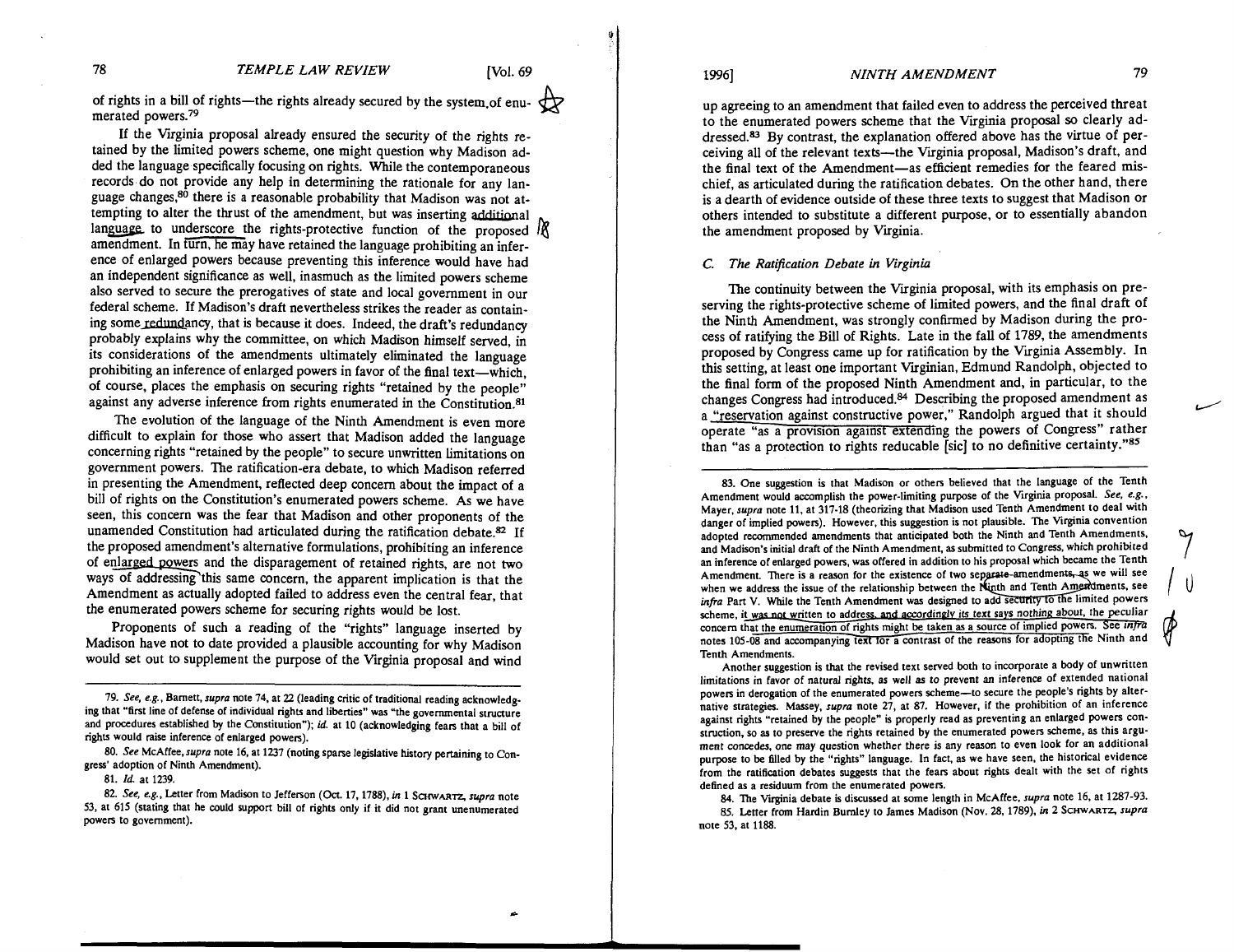In a letter to Madison summarizing the assembly debate, assemblyman Hardin Burnley suggested that he and others did not "see the force of the distinction" presumed by Randolph's argument.% Burnley contended that if the Constitution's grant of "powers [is] not too extensive already," the Amendment as drafted would protect "the rights of the people & of the States" and prevent "an improper extension of power."87 In effect, Burnley expressed difficulty in understanding why Randolph could not perceive that the other rights "retained by the people" referred to the residual rights defined by reference to enumerated powers. 'Ihus, Burnley was confident that the people's rights would be adequately protected by the proposed amendment, provided the Convention had adequately defined federal powers in the first place.

In relaying Burnley's report of the assembly debate to Resident Washington, Madison adopted Burnley's argument, rejecting the idea that there was a significant distinction between the Virginia proposal and the amendment proposed by Congress. Madison also found the proposed "distinction" to be "fanciful."<sup>88</sup> According to Madison, so long as federal powers were adequately defined so that one could draw a line "between the powers granted and the rights retained," it hardly mattered whether the rights were secured by stating that they may not be abridged, or that the powers should not be extended.<sup>89</sup> Both Burnley and Madison, then, rejected criticism of the final form of the Ninth Amendment by contending that the Amendment stated the substance of the original Virginia proposal in different language. Moreover, each agreed, that the Ninth Amendment's purpose was to preserve whatever amount of security for rights was supplied by the federal system of enumerated powers.

# **D.** *The Ninth Amendment "Remedy" and Natural Rights*

Despite the evidence reviewed above, some commentators insist that the Ninth Amendment was written to affirm that the Constitution generally incorporates the idea of natural rights limits on government powers, apart from the limits provided by enumerated powers or the Bill of Rights. To some extent, this view rests on a misconstruction of the ratification-period arguments against a bill of rights, expressing the fear that any positive enumeration of rights is unnecessary and dangerous. For example, commentators often cite a speech by James Iredell in which he predicted that adoption of a bill of rights would lead to a construction of the Constitution including only the rights named in that bill of rights.<sup>90</sup> Yet, in the same speech, Iredell clari-

*88.* Letter from Madison to Washington (Dec 5, 1789), in 2 **SCHWARTZ, supra** note 53, at 1189, 1190.

90. The speech was given at the North Carolina Ratifying Convention on July 28, 1788. 4 ELLIOT's DEBATES, *supra* note 31, at 148-49. Among those relying on this language, see DAVID A.J. RICHARDS, FOUNDATIONS OF AMERICAN CONSTITUTIONALISM 221 (1989) (asserting that

fied the "danger" argument uniquely related to the idea of adding a bill of rights to the proposed federal Constitution with its enumerated powers scheme. Indeed, as we have seen, Iredell stated quite clearly that a bill of rights would be both "necessary" and "proper" in a constitution with "a general legislature," like those in the states, because otherwise the rights would not be secured.<sup>91</sup> Iredell, like others critical of adding a bill of rights, was anxious to avoid a threat to the security of rights already built into the text of the proposed written Constitution. He was not focused on avoiding any such threat to preexisting natural rights, which he viewed as insecure in the absence of either a bill of rights or a scheme of enumerated powers.<sup>92</sup>

Recently, however, some have argued that a pure natural rights reading is confirmed by the particular language embodied in the Ninth Amendment. History, one contends, reveals a "specific understanding of the phrase 'retained by the people.' "93 We are told that "under social contract theory," this phrase refers to "natural rights 'retained' during the transition from the state of nature to civil society."<sup>94</sup> For this reason, Madison would have realized that the choice of this language would convey the idea of preexisting rights.95

Social contract theory did hold that some rights are, or ought to be, "retained" as individuals enter civil society, but the Ninth Amendment is not plausibly read as simply restating this familiar doctrine. For one thing, the Ninth Amendment's text refers to "other" rights retained by the people, implying that the enumerated rights are also rights retained. Yet, as Madison explained in his speech in Congress, bills of rights often "specify positive rights" which, though they are not granted by nature, are "essential to secure the liberty of the people."<sup>96</sup> More importantly, this view interprets the Ninth Amendment without regard to the ratification debate context in which it was adopted.

One who reviews the ratification debate discovers that the word "retained" permeated the discussion of enumerated powers and reserved rights

Iredell's speech foreshadows positivist constitutional philosophy of Judge Robert Bork, and that Bork is Iredell's "nightmare"); Massey, **supra** note 27, at 06-81 (asserting Iredell's speech meant that unenumerated rights would be in danger because government could usurp these rights by arguing that absent their enumeration they were no rights at all); Mayer, **supra** note 11, at 317 11.16 (arguing that Iredell saw two reasons why adopting bill of rights would be dangerous: it would lead to (1) loss of system of enumerated powers with reserved rights, and (2) loss of any unenumerated rights).

91. See supra notes 41-48 and accompanying text for James Wilson's description of the function of bills of rights in state constitutions.

92. Iredell did address the question of whether natural rights were secure under the proposed Constitution. However, he argued from the enumerated powers scheme, contending that important rights were secured because "any person by inspecting [the Constitution] may see if the power claimed be enumerated." 4 ELLIOT'S DEBATES. **supra** note 31. at 172.

93. Rosen, **supra** note **7l.** at 1075.

94. *Id* 

95. This leads Rosen to conclude that it is erroneous to suppose that Madison's draft "added nothing to a precursor of the Ninth Amendment proposed by Virginia." *Id* at 1075 & n.11. 96. 1 ANNALS OF CONG.. **supra** note 40, at col. 454.

*<sup>86.</sup> Id* 

<sup>87.</sup> *Id* 

<sup>89.</sup> *Id*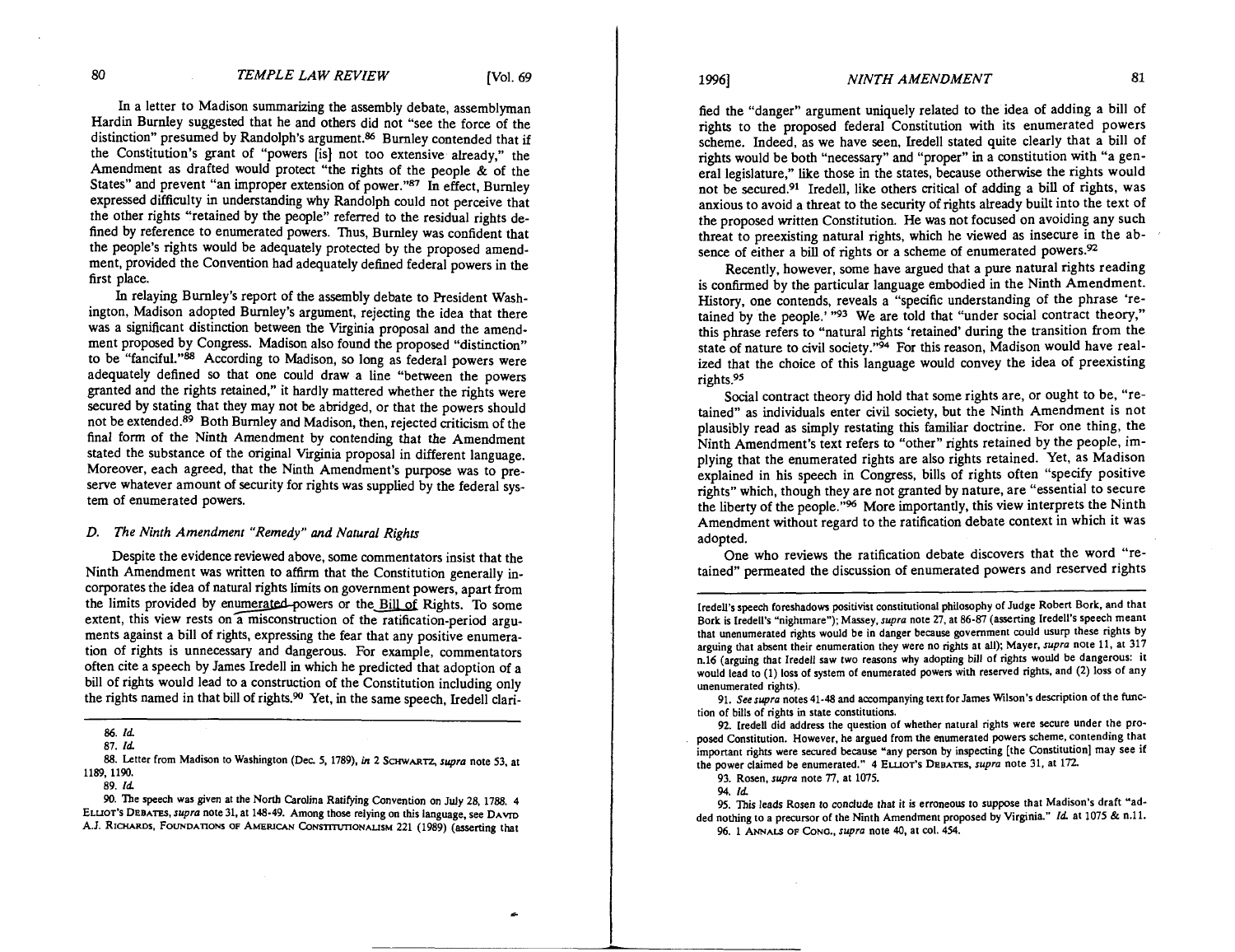-

that were central to the bill of rights debate. Recall, for example, Madison's summary of the view that "because the powers are enumerated," it followed that "all that are not granted by the constitution are *retained."97* Similarly, recall that James Burnley and Madison responded to Edmund Randolph's objection to Congress' proposed "retained rights" version of the Ninth Amendment by stating that it would secure the rights retained by the powers scheme of the Constitution.<sup>98</sup> Madison could have explained a shift from a "powers" focus to a contractarian "rights" focus had such a shift occurred. Instead, he denied that the form of the amendment proposed by Congress changed the amendment's meaning in any way.99

# V. THE NINTH AND TENTH AMENDMENTS

Perhaps the single biggest source of confusion about the Ninth Amendment concerns its relationship to the Tenth Amendment.<sup>100</sup> Surprisingly enough, those who espouse the traditional reading of the Ninth Amendment have been accused of failing to see that the two amendments perform radically distinct functions, *as well as* failing to perceive that both amendments reinforce the idea of substantive limitations on the powers granted to the national government. Both sorts of objections are described and assessed below.

98. See **supra** notes 86-89 and accompanying text for a discussion of Burnley's response to Randolph's objection.

99. A related suggestion is that the Ninth Amendment draws upon a proposed amendment presented to the committee in Congress charged with considering the Bill of Rights, which guaranteed the natural rights which are "retained by [the people] when they enter into Society." Randy E. Barnett. **Introducrioc** *Jmer* **Madiron's Ninth Amendmenr. in** THE Rrom RETAINED BY THE PEOPLE 1. 7 11.16 (Randy E. Barnen ed.. 1989) (quoting James Madison, **in** 1 THE DE-BATES AND PROCEEDINGS IN THE CONGRESS OF THE UNITED STATES 452 (Joseph Gales & William Seaton eds., 1834)). However, this is extremely unlikely. First, there is nothing to suggest that this proposal influenced the committee, and we know that the committee was already considering Madison's proposed language. which included the language of retained rights. Second, the author of the proposed natural rights amendment, Roger Sherman, simultaneously proposed an amendment that correlates perfectly with the Ninth and Tenth Amendments. **See** Roger Sherman's Proposed Committee Repon (July 21-28. 1789). **reprinted in** CREATING **THE** BILL OF RIGHTS: THE DOCUMENTARY RECORD FROM THE FIRST FEDERAL CONGRESS 267-68 (Helen E. Veit et al. eds.. 1991) (stating that powers "not delegated" are "retained by the States," and that "[limitations on] the exercise of power by the government of the united States [in] the particular instances here in enumerated by way of caution" may not **"be** construed to imply the contrary"). Most importantly, the Ninth Amendment responds compellingly to the ratification debate that led to its adoption, and that debate does not point toward the sort of provision proposed by Sherman. For a more complete treatment of the relevance of Shennan's proposed language, see McAffee. **supra** note 47. at 299-305.

100. The Tenth Amendment reads: 'The powers not delegated to the United States by the Constitution, nor prohibited by it to the States, are reserved to the States respectively, or to the people." US. CONST. amend. **X.** For the text of the Ninth Amendment, see **supra** note 2.

## *A. The Redundancy Argument*

The most oft-stated objection to the traditional view of the Ninth Amendment is that, since it defines retained rights as being the residuum of enumerated powers, the Tenth Amendment accomplishes all that is thus ascribed to the Ninth Amendment. Therefore, some contend, this interpretation violates the traditional canon of construction that presumes all clauses of the Constitution are to have some effect.<sup>101</sup> If this argument has any merit, it did not move the committee that drafted Virginia's proposed amendments. That committee, which included such luminaries as James Madison, Patrick Henry, and George Mason (author of the Virginia Declaration of Rights),<sup>102</sup> proposed amendments providing that all powers not granted are reserved (our Tenth Amendment),<sup>103</sup> and that the enumeration of limits on government do not imply extended powers (our Ninth Amendment).<sup>104</sup> Why would these distinguished gentlemen have thought both provisions were necessary?

The main reason is that both provisions are cautionary guarantees to assure that the limited powers design of the Constitution was understood and/ implemented. Nevertheless, the two amendments have separate histori and serve complementary functions. The Tenth Amendment grew out of ex-<br>pressed fears that the omission of such an explicit guarantee of reserved powassure that the limited powers design of the Constitution was understood and<br>implemented. Nevertheless, the two amendments have separate histories<br>and serve complementary functions. The Tenth Amendment grew out of ex-<br>pres ers, such as had been included in the Articles of Confederation, might raise the inference that general powers were intended.<sup>105</sup> As we have seen, the Ninth Amendment addresses an altogether different threat to the rights-protective enumerated powers scheme, a threat which might arise from the enumeration of specific limitations on government powers.<sup>106</sup> In contrast, the Tenth Amendment does not by its terms address any inferences which arguably flow from the enumeration of rights in the Constitution.

Despite these points, it has recently been suggested that the Tenth Amendment should have been sufficient to foreclose a construction undercutting enumerated powers, even if the logical grounding of such a proposed construction was the enumeration of rights rather than the mere omission of an explicit statement of reserved powers.<sup>107</sup> The suggestion is that the Ninth Amendment remains superfluous if we accept the traditional understanding

101. Justice Marshall asserted in **Marbury v. Madison** that it 'cannot be presumed that any clause in the constitution is intended to be without effea." 5 U.S. (1 Cranch) 137, 174 (1803).

102. **See,** *rg..* LANa BANNING. THE SACRED FIRE OF LIBERTY: JAMES MADISON AND THE FOUNDING OF THE FEDERAL REPUBLIC 85 (1995) (noting George Mason's draft of Virginia's Declaration of Rights contained "generous" but 'conventional" protections of individual rights).

103. See **infra** notes 107-11 and accompanying text for a discussion of the mischief that the Tenth Amendment was intended to relieve.

104. See **supra** notes 35-73 and accompanying text for a discussion of the "mischief" that the Ninth Amendment was intended to relieve.

105. McAffee, **supra** note 16. at 1307.

106. Thus, Professor Richard Kay has observed that 'redundancy in legal documents is not particularly odd. And, in this case, the drafting history of the Bill of Rights explains the presence of both provisions." Kay. **supra** note 16, at 271.

107. See MICHAEL J. PERRY, THE CONSTITUTION IN THE COURTS 65 (1993) (arguing that 'residual rights" reading of Ninth Amendment makes it duplicative of Tenth Amendment).

<sup>97.</sup> **Id** at col. 455 (emphasis added).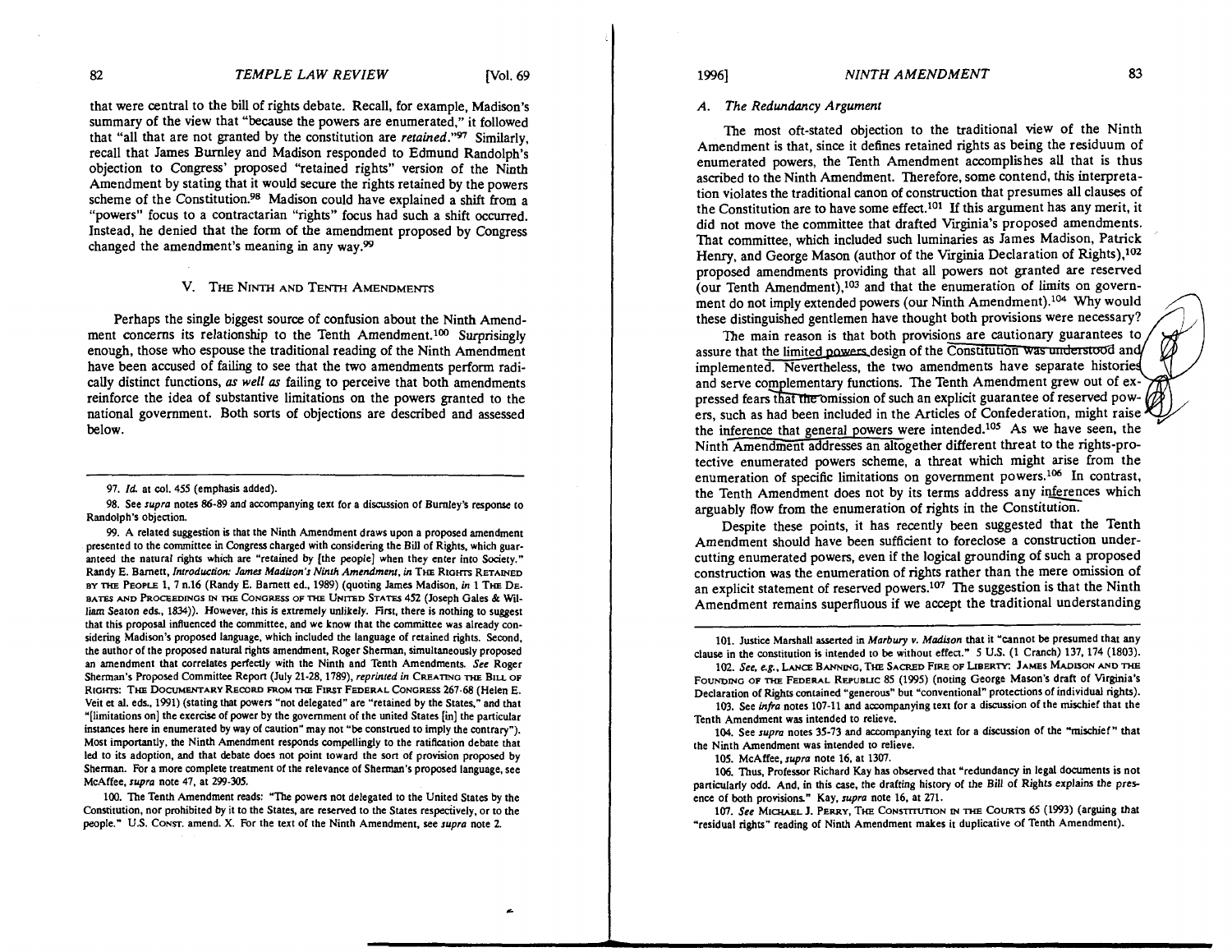of its terms. One should remember, however, that proposals for a genera1 reserved powers provision, virtually identical to our Tenth Amendment, were on the table during the entire period of time when the Federalists were contending that an enumeration of rights would pose a danger to the enumerated powers scheme.<sup>108</sup> Their obvious conviction as to the need for an additional safeguard, as reflected by Viginia's recommended amendment, thus seems more relevant to determining the intended meaning of the Ninth Amendment than the contrasting view of modem commentators.

About eighty years after the adoption of the Bill of Rights, the Supreme Court in the *Legd Tender* **Caseslo9** actually asserted that the provisions in the Bill of Rights showed:

Flhat, in the judgment of those who adopted the Constitution, there were powers created by it, neither expressly specified nor deducible from any one specified power, or ancillary to it alone, but which grew out of the aggregate of powers conferred upon the government, or out of the sovereignty instituted. $110$ 

This is almost precisely the sort of argument that James Wilson and others suggested might be made based upon the inclusion of a bill of rights. $111$  Apart from illustrating the role the Ninth Amendment could have played, had the Court in this instance perceived its relevance to the rationale it offered, this decision suggests two points of interest. First, it is difficult to see how the language of the Tenth Amendment, which speaks only of the reservation of what is not granted, forecloses this sort of argument about how to derive "granted" powers. Second, inasmuch as the Court's argument would unequivocally violate the terms of the provision originally proposed by Virginia, the fact that the argument was made seems to vindicate Edmund Randolph's concern that the altered amendment did not express the remedy for the perceived mischief as effectively as the Virginia proposal had.

### *B. The Federal Structure as a Source of Afinnative Limitations on Government*

The standard complaint against the traditional view of the Ninth Amendment, that it merely duplicates our federal system and provides no special protection to rights, rests securely on the modem assumption that the Constitution's granted powers are to be read straightforwardlv and without any strong background assumption of a limited construction favoring individ-

**109. 79 US. (12 Wall.) 457 (1870).** 

**110. Id at 535.** 

111. See *supra* notes 41-48 and accompanying text for a discussion of Wilson's arguments **against adopting a bill of rights** 

ual rights.<sup>112</sup> Recently, however, the traditional reading of the Ninth Amenament has been subjected to what is practically the opposite criticism, namely, that it is basically indistinguishable from the natural rights reading which it purports to reject.<sup>113</sup> The basic argument is that, even if the other rights secured by, the Ninth Amendment are to be defined by reference to the powers enumerated in the Constitution, the founders would have contemplated that the powers were to be construed to preserve natural and traditional rights that were not enumerated in the Constitution or its amendments.<sup>114</sup> Thus, we are told, it hardly matters whether the retained rights are described as reservations from granted powers or as unenumerated limitations on government power; both formulations have the same practical  $effect.$ <sup>115</sup>

A variation on this sort of argument is the claim that the word "proper" in the Necessary and Proper Clause was intended to provide a basis for limiting the reach of granted powers so that there would be no intrusion on fundamental, unwritten rights.116 If we all concurred that federal powers are properly to be construed strictly, so as to avoid any potential encroachment<br>on unspecified rights, it would hardly seem to matter which description of the<br>Ninth Amendment was adopted, inasmuch as the federal powers scheme on unspecified rights, it would hardly seem to matter which description of the Ninth Amendment was adopted, inasmuch as the federal powers scheme on unspecified rights, it w<br>Ninth Amendment was<br>would be viewed as itsel<br>favor of inherent rights.<br>That such arguments

That such arguments are being made reflects a kind of progress, in that modem scholars acknowledge that an interpretation of the Ninth Amendment which sees the Amendment as protecting the system of federal powers actually does have a "rights" focus.<sup>117</sup> Unfortunately, such arguments still would be viewed as itself incorporating unwritten limitations on powers in<br>favor of inherent rights.<br>That such arguments are being made reflects a kind of progress, in that<br>modern scholars acknowledge that an interpretatio tempted to secure rights by a straightforward granting of only limited powers. A short answer to these sorts of arguments about the nature of federal powers might be that none of them has actually carried the day historically, inasmuch as the Supreme Court generally has not given independent content to the word "proper," nor employed a different standard for construing federal

**112. See PERRY. supra note 107. at 65.** 

**113. See infra notes 115-17 and accompanying text for a discussion of this criticism of the traditional reading of the Ninth Amendment.** 

**115. See, e.g.. Sherry, supra note 11, at 180 (describing difference between resewed rights**  and limits on governmental power as "irrelevant").

**116. See, e.g., Gary Lawson** & **Patricia B. Granger, The "Proper" Scope of Federal Power A Jurirdictwnal Interpretation of the Sweeping Clause. 43 DUKE LJ. 267.271-72 (1993) (arguing that word "proper" serves an important Constitutional purpose).** 

**117. See McAffee, supra note 16, at 1239-40 describing the claim that the text of the Ninth Amendment precludes the possibility that it was designed to preserve a scheme of limited government powers.** 

**<sup>108.</sup> The significance of the omission of such a provision from the unamended Constitution had itself been an important and widely discussed topic during the ratification debates. See McAffee, supra note 16. at 1242.45. Considering that every state that ratified the Constitution**  and recommended amendments included a Tenth Amendment provision, 1 SCHWARTZ, supra **note 53, at 157-58, it is reasonable to assume that the participants in this bill of rights debate would have anticipated the inclusion of such a reserved powers provision.** 

<sup>114.</sup> See, e.g., DANIEL FARBER & SUZANNA SHERRY, A HISTORY OF THE AMERICAN CONsTITUTION 380-81 (1990) (contending that Framers' confidence in enumerated powers scheme **rested on assumption that powers would be construed as limited by traditional and natural rights).**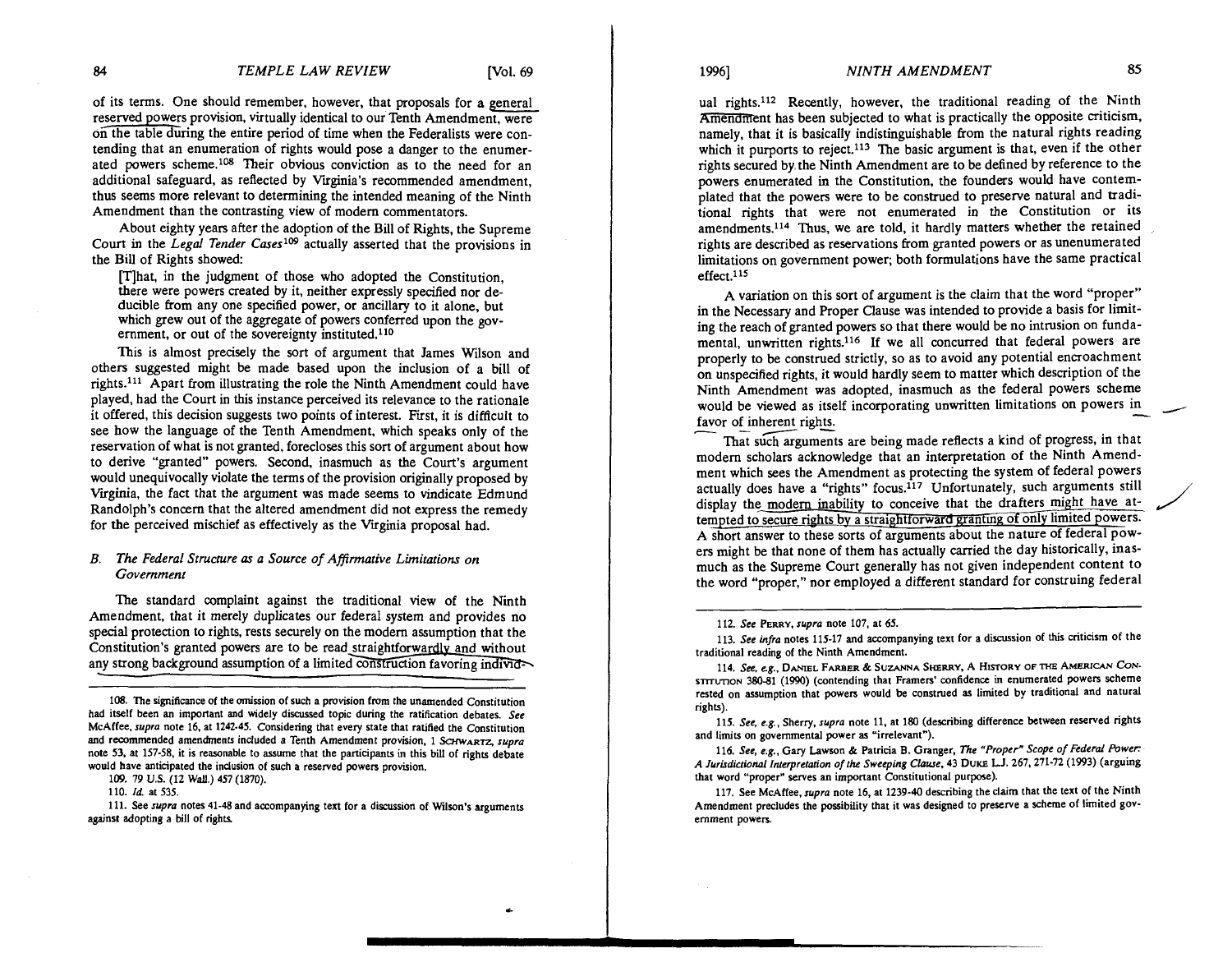powers when their exercise has encroached on unwritten claims of rights.<sup>118</sup> If these arguments were valid, the Court should have adopted such constructions. After all, neither the Ninth Amendment nor the Bill of Rights purport to alter the way in which the enumerated powers scheme and the Necessary and Proper Clause are to be construed.

The more fundamental point, however, is that such arguments are inventions designed to combine what are actually very different strategies for securing liberty-on the one hand, stating limits on the exercise of government power in favor of individual rights and, on the other hand, defining powers delegated to government in such a way as to limit the potential for government wrongdoing. Notice, for example, what both Assemblyman Hardin Burnley and James Madison observed in discussing the merits of the alternative formulations of the Ninth Amendment. Either way it was worded, the success of the project would depend on whether the written Constitution had adequately defined, and hence limited, the power granted the national government.<sup>119</sup> While some historians have contended that the federal system did succeed in securing individual and local autonomy from federal intrusion for more than a century,<sup>120</sup> in the long run the limited powers scheme has failed to restrict federal power significantly. In this regard, the Antifederalist proponents of a bill of rights proved to be more prophetic than their Federalist opponents.121

Moreover, all the participants in the debate over a bill of rights understood that the success of the enumerated powers approach to securing rights would rest on only the grants of powers, and not on an independentlygrounded rights theory. Indeed, the Federalist arguments against the need for a bill of rights make no sense if one understands them to refer to rightsbased limiting constructions of enumerated powers. The defenders of the proposed Constitution always clarified that the soundness of their argument against the necessity for a Bill of Rights rested on whether the Constitution's drafters had adequately defined and limited federal powers.<sup>122</sup> Still, rights-

118. *See,* **eg.,** McAffee, **supra** note 16, at 1310 & 11.355 (noting expansion of federal power in modern era and largely critical reaction to Supreme Court's narrow construction of Necessary and Proper Clause in small number of cases involving federal laws impinging on individual liberty).

119. See **supra** notes 86-89 and accompanying text for a discussion of Hardin Burnley's letter to James Madison regarding the Ninth Amendment. If the efficacy of the enumerated powers scheme as a rights-protective device is to turn on the adequacy of the drafting of the Constitution, as these arguments suppose, it must be because the grants of powers were to be read as stated and not as subject to implied limitations.

120. *See,* **e.g.,** Walter Berns. *The* **Comrinuion** as *Bill* **of** *Rights,* **in** How DOES THE CONSTI-TUTION SECURE RIGHTS 50, 52 (Robert A. Goldwin & William A Schambra eds., 1985) (stating that "history has vindicated the Federalists, who insisted that, so far as the federal government was the object of concern, a bill of rights was unnecessary").

121. See **supra** notes 36-39 and accompanying text for a discussion of the Antifederalists' push to adopt a bill of rights.

122. See, e.g., Massey, *supra* note 30, at 308-09 (noting that demand for Bill of Rights served to provide certainty that federal government would not intrude upon fundamental rights of citizens).

based limiting constructions would not depend at all on the contents of the text of the power-granting provision. James Wilson. for examole, stated that a free press orovision would have been required had there been a grant of power to regulate the press.<sup>123</sup> But if federal powers were thought to be subject to a rights-based limiting construction, a power to regulate the press logically would not be construed to permit invasion of the legitimate scope of freedom of the press. Alternatively, a court would presumably find freedomsuppressing regulations to be an "improper" means of implementing the granted regulatory power.

Similarly, in presenting his proposed amendments to Congress, Madison defended the necessity of including a bill of rights, despite the scheme of limited powers, on the ground that the Necessary and Proper Clause itself had granted to Congress "certain discretionary powers with respect to means, suppressing regulations to be an "improper" means of implementing the<br>granted regulatory power.<br>Similarly, in presenting his proposed amendments to Congress, Madison<br>defended the necessity of including a bill of rights, d Madison offered validly enacted federal laws which imposed criminal sanctions, and then suggested that, without the prohibition contained in what became the Fourth Amendment, the federal government would have the authority to rely on general search warrants.12s Since prohibitions on general warrants were included in state constitutions, however, Madison's argument specifying the need for such a prohibition would have had no force had he understood that the word "proper" in the Necessary and Proper Clause provided a general limitation on all the powers granted to Congress.<sup>126</sup>

In fact, these modern rights-based limiting constructions make what are really implicit rights claims do all the work that the Federalists had said the wording of the grants of power would do.<sup>127</sup> If the Federalists' theory had

123. For Wilson's statement regarding the press, see 13 RATIFICATION OF THE CONSTITUrion, *supra* note 41, at 340; *see also supra* notes 42-48 and accompanying text for a discussion of Wilson's polemics in opposition to the Bill of Rights.

124. 1 ANNALS OF CONO., **supra** note **40.** at col. 455.

125. Id. at col. 456.

126. Some have argued that Madison was contending only that constitutional limitations were needed to avoid a possible misconstruction of the Necessary and Pmper Clause. *See* Lawson & Granger. **supra** note 116, at 281 (quoting Madison on remedies available should Congress "misconstrue" or "enlarge" its enumerated powers); id. at 322-23 (quoting Madison extolling utility of bill of rights to circumscribe federal government's power, so that extent of its power is not misconstrued by Congress). Professor Barnett, however, correctly links Madison's defense of the need for a Bill of Rights with the language of Madison's om proposed Ninth Amendmot misconstrued by Congress). Professor Barnett, however, correctly links Madison's defense<br>of the need for a Bill of Rights with the language of Madison's own proposed Ninth Amend-<br>ment, which suggested that some rights [granted] powers.' " **Barnett,supra** note **99,** at 17 (quoting JAMES MADISON, **in** 1 **THE** DEBATES AND PROCEEDINGS IN THE CONGRESS OF THE UNITED STATES 452 (Joseph Gales & William Seaton eds., 1834)) . If the Necessary and Proper Clause was in fact a limiting provision, all of the provisions in the Bill of Rights would be cautionary provisions at best, rather than actual limitations on the powers granted. Accordingly, despite being a proponent of the natural rights reading of the Ninth Amendment, Barnett nevertheless acknowledges that Madison's argument to Congress reflected his understanding that, to adequately secure basic rights, "some regulation of the means employed to achieve enumerated government ends must supplement the device of enumerating powers." Id. at 16.

127. *Eg.,* 4 ELLIOT'S DEBATES. **supra** note 31, at 171-72 (statement of James Iredell, 1788). Iredell responded to the charge that the Constitution lacked dear "fences" or 'boundaries" for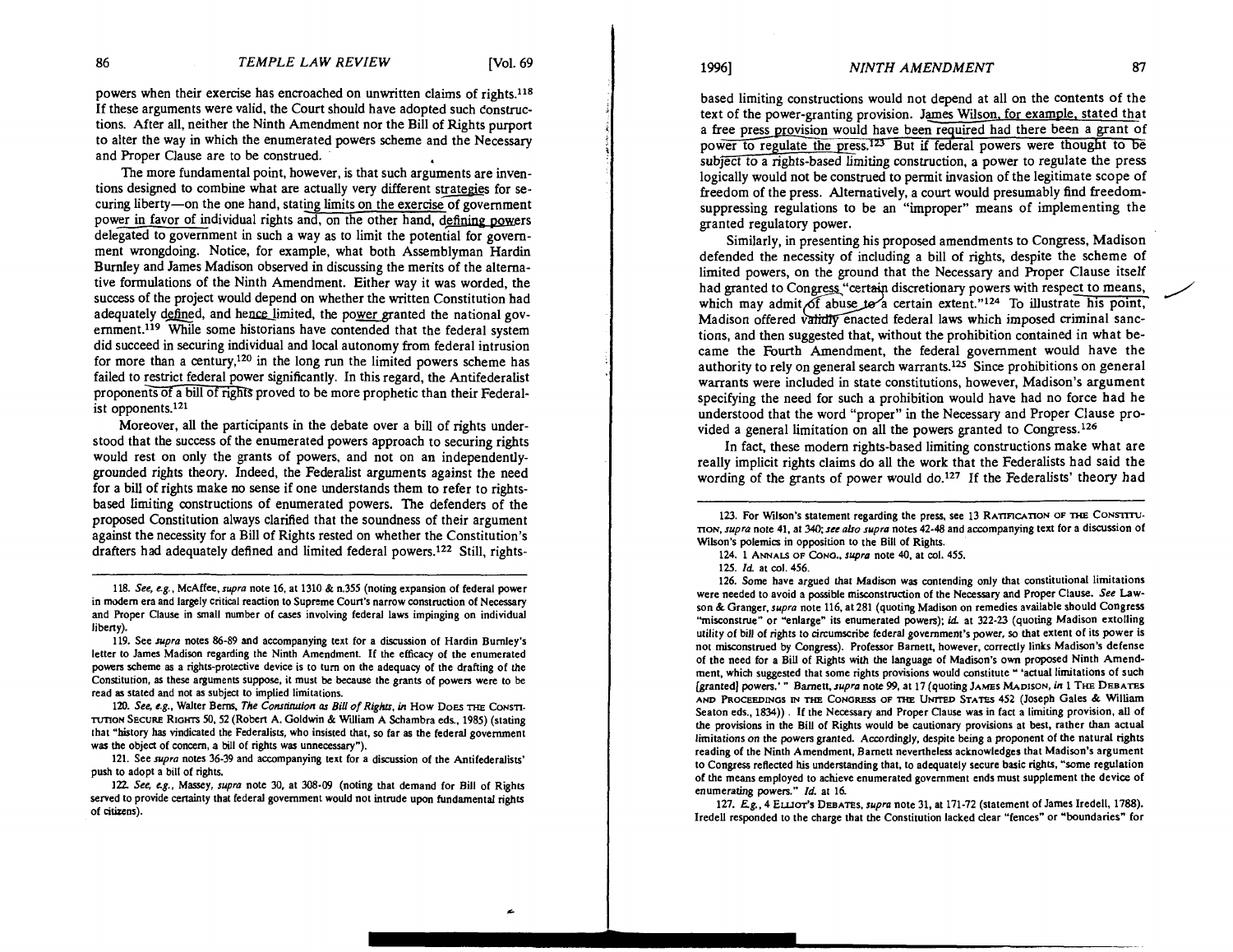been that government powers cannot in theory be construed to invade rights, their challenges to opponents to show where the Constitution empowered the invasion of fundamental rights would have to be characterized as disin $g_{\text{enuous and incoherent}.<sup>128</sup> Correspondingly, the Antifederalist prononents$ of a bill of rights continually answered such challenges by attempting to show that powers enumerated in the Constitution could easily lend themselves to abuse—arguments that reflect a straightforward understanding of the Federalist claims about enumerated powers.<sup>129</sup> Indeed, the people were persuaded of the need for a bill of rights by arguments that the powers granted were in fact broad enough to enable the national government to threaten basic rights, unless those powers were explicitly limited by provisions added to the Constitution.<sup>130</sup>

## **VI.** WHAT DIFFERENCE DOES IT MAKE?

Some of the most immediate implications of the Ninth Amendment debate for constitutional decision-makers seem obvious enough. If Justices Black and Stewart were correct in their conclusions, the argument for nontextual fundamental rights must be grounded somewhere else. The

securing natural rights by arguing that the Constitution's powers scheme included so dear "a" definition of authority... that any person by inspecting [the Constitution] may see if the power claimed be enumerated." *Id.* This sort of appeal to the text would be quixotic if it amounted, in sistices<br>
ont for<br>
The<br>
dear "a<br>
power<br>
invade fact, to the argument that limiting principles would prevent the text from being read to invade basic rights.

128. **E.g.,** 2 ELUOT'S DEBATES. **supra** note 31. at 455 (statement of James W~lson. 1787) (challenging Constitution's opponents to show "what part of this system puts it in the power of Congress to attack [the rights of conscience]").

129. See McAffee, *supra* note 16, at 1269 n.215 (quoting statements made by Antifederalists responding to Federalist challenge to show where in Constitution powers to threaten basic rights could be found). The success of the Antifederalists in this very debate has prompted modem commentators to conclude that the adoption of the Bill of Rights 'implied a rejection of the Federalist position that rights were adequately secured by the structure of enumerated powers." Steven J. Heyman, Natural Rights, Positivism and the Ninth Amendment: A Response to McAf**fee,** 16 So. ILL U. L.J. 327.331 (1992); **accord.** Bamett, note **99,** at 16 (stating that means to achieve enumerated ends must be regulated).

130. In presenting his proposed amendments to Congress, Madison justified additional limiting provisions by recognizing that Congress "has certain discretionary powers with respect to the means, which may admit of abuse to a certain extent, in the same manner as the powers of the State Governments under their constitutions may to an indefinite extent." 1 ANNALS OF CONG., **supm** note 40, at col. 455. Madison further acknowledged that the Constitution itself had, in general. given to Congress power to "judge of the necessity and propriety to accomplish those special purposes which they may have in contemplation," which could lead to abusive laws. just as "improper laws could be enacted by the State Legislatures, for fulfilling the more extended objects of those Governments." Id. at cols. 455-56. Madison's statements directly link the need for limits on federal power with the consensus, as shown in the ratification debates, that a bill of rights had been necessary under the state constitutions in order to specify the limits the people expected their governments to abide by. **See** Lawson &Granger, **supra** note 116, at 280- 81 (noting contemporaneous similarities between several state constitutions and language from Constitution delimiting powers of governments). This consensus, in turn, cuts sharply against the notion of inherent. implied cnnstitutional limits that modem commentators presume is the focus of the Ninth Amendment.

### *NINTH AMENDMENT*

"rights" referred to in the Ninth Amendment are defined by reference to the enumerated powers granted to Congress in Article I, and the Ninth Amendment does not warrant a search beyond the text for additional limitations on those granted powers, let alone the powers of the states. It is precisely this implication of the Black-Stewart reading that prompted the complaint that the reading rendered the amendment meaningless.

On the other hand, if the Goldberg reading of the Ninth Amendment were accepted, it would lend clear support to the project of discovering additional limitations on the powers granted to the national government, in addition to those found in the Bill of Rights. Some have accurately observed, however, that the implications of the Ninth Amendment on state power are  $\mathcal M$ in the B<br>inplications<br>if Justice<br>d not orig less obvious, even if Justice Goldberg's construction is correct.<sup>131</sup> Most<br>coholars have agreed that the Ninth Amendment, as well as the balance of<br>the Dill of Diske did not originally serve in limit state power <sup>132</sup>. T the Bill of Rights, did not originally serve to limit state power.<sup>132</sup> The Ninth Amendment could, of course, be "absorbed" into the Fourteenth Amendment through the process of selective incorporation based on the theory that the unenumerated rights to which it refers might include rights as "fundamental" as the specific Bill of Rights provisions already incorporated.133 But to the extent that selective incorporation historically served as a device for domesticating a frighteningly open-ended "substantive due process" doctrine,<sup>134</sup> incorporation of the Ninth Amendment seems to defeat the project at hand. Even more telling, many thoughtful commentators are skeptical as

131. **See** Earl M. Maltz, **Unenumerafed Rights and Originallst Methodology: A Comment on Ihe Ninth Amendment Symposium. 64** CHI.-KENT **L** REV. 981.982 (1988) (discussing applicability of Ninth Amendment to separate states).

132. E.g., ELY, *supra* note 13, at 37 (observing that original Framers and ratifying conventions clearly intended Bill of Rights to control only federal government actions); MASSEY, supra note 11, at 138 (contending that Bill of Rights was clearly intended to bind only federal actions; observing that most commentators agree Ninth Amendment operates only against federal action); Norman G. Redlich. *Are There "Certain Rights* . . . *Retained by the People"?* 37 N.Y.U. L. REV. 787, 805-06 (1962) (stating that legislative history of Ninth Amendment demonstrates it was intended to apply only to federal government); Eugene M. Van Loan III, Natural Rights and **the Ninth Amendment. 48** B.U. **L** REV. 1.22-23 (1%8) (describing history of Ninth Amendment as clearly indicating Amendment could only be used to constrain federal government).

133. **See** Van Loan, **supra** note 132. at 23-24 (advocating selective incorporation). After all. the text of the Amendment prohibits interpreters from "disparag[ing]" the unenumerated rights. U.S. CONST. amend. IX. If we first assume that the fundamental rights reading is correct, then precluding incorporation because a right was not enumerated would seem to run afoul of this prohibition.

134. In his ground-breaking article. Professor Redlich suggested that the basic point of relying on the Ninth Amendment was to justify moving beyond the tendency to limit the application of substantive due process to rights 'absorbed" into the Fourteenth Amendment to the specific litations found in the Bill of Rights. Redlich, **supra** note 132, at 787-90, 794-95. His point seemed to be that the strategy of looking to the Bill of Rights to avoid open-endedness is useless if in fact the Bill of Rights, properly understood in light of the Ninth Amendment, is itself openended in nature. See id. at 795 (noting concern over interpretations of Bill of Rights provisions, not on their flexibility); see also MAssey, supra note 11, at 15 (observing that it is more difficult to justify **existence** of Substantive component of due process than to justify existence of constitutional unenumerated rights protected by Ninth Amendment). If substantive due process is difficult to justify, regardless of whether the fundamental right under consideration is found in a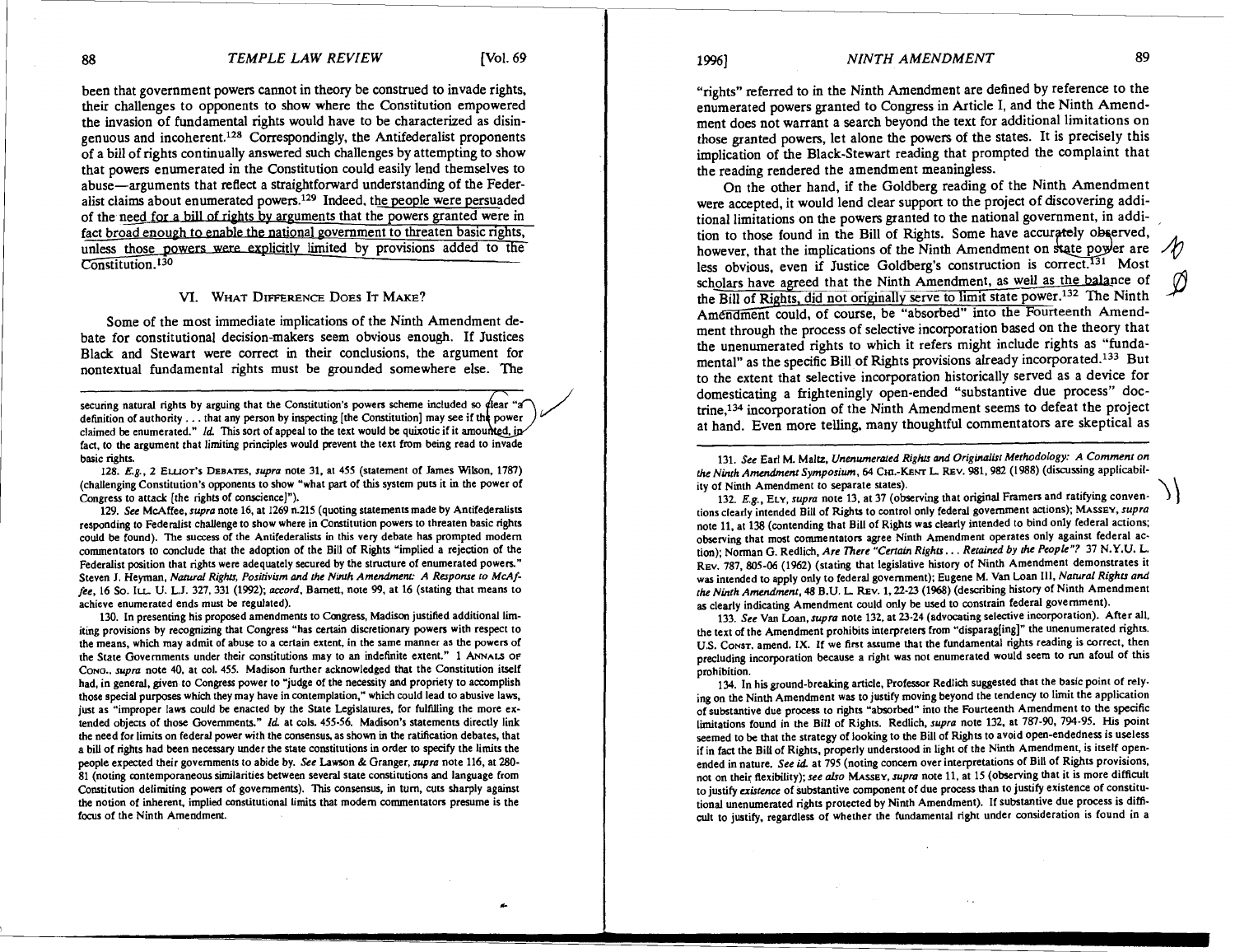to whether there is adequate justification, textually and historically; for the doctrine of substantive due process doctrine, root and branch, and this skepticism was itself a source of the interest that has been shown in the Ninth Amendment.135

If the historical debate over the incorporation of the Bill of Rights through the Fourteenth Amendment was resolved in favor of the incorporation theory,<sup>136</sup> it could perhaps be more plausibly argued that the Ninth Amendment should be applied to the states. However, even acceptance of the incorporation doctrine does not necessarily entail the application of the Ninth Amendment's unenumerated rights concept against the states. Thus, there is some evidence suggesting that the framers of the Fourteenth Amendment were thinking about incorporating the first eight amendments to the Constitution.<sup>137</sup> It is possible that they were thinking in terms of the familiar civil rights provided for in the specific provisions of the Bill of Rights rather than in terms of any overarching theory, such as the one reflected in the reading of the Ninth Amendment offered by Justice Goldberg.

The more difficult question is whether the materials relating to the Ninth Amendment affect the modem arguments for the "unwritten Constitution"-the notion that, even apart from any text such as the Ninth Amendment, there are limitations on government in addition to those found in constitutional text. One historical thesis is that the founding generation believed in higher law, and saw the principles limiting government power as inherent in the social contract, which the written Constitution only partially embodies.<sup>138</sup> It has become a familiar claim that the Ninth Amendment is the

constitutional text or alluded to by the Ninth Amendment, arguably it contributes little to add the Ninth Amendment to the equation.

135. **See, e.g..** ELY, **supra** note 13, at 14-21 (contending that doctrine of substantive due process lacks any merit for justifying modern fundamental rights doctrine); *id.* at 34-41 (relying on Ninth Amendment as grounding for constitutional doctrine not rooted in specific constitutional texts).

136. The incorporation theory debate is one of the never-ending contests in the fields of constitutional history and interpretation. For two important contributions to the incorporation debate, see RAOUL BERGER, GOVERNMENT BY THE JUDICIARY 134-56 (1977); MICHAEL K. CUR-TIS, NO STATE SHALL ABRIDGE: THE FOURTEENIW AMENDMENT AND THE BILL OF RIGHTS (1986).

137. See, e.g., CONG. GLOBE, 42d Cong., 1st Sess. App. 84 (1872) (Congressman John A. Bingham): id, 39th Cong.. 1st Sess. 2765-67 (1866) (Senator Jacob M. Howard); Maltz. **supra**  note 131. at 982 (noting that two congressmen alluded to incorporating first eight amendments). Strikingly, the tendency of Reconstruction Era legislators to think of the Bill of Rights as the first eight amendments to the Constitution is further evidence that the Ninth Amendment was linked in thoughtful people's minds with the Tenth Amendment, rather than with the other eight. The likely reason for this is that these legislators perceived the Ninth Amendment as a structural guarantee, as suggested in the treatment offered above.

138. Modern scholars have contended that the founding generation believed in a Constitution that consisted of the written document identified by that name. as well as unwritten rights limiting government power. **Bg.,** Thomas C Grey. **Do We Have an Unwrinen Constitwion?** 27 STAN. **L.** REV. 703,716 (1975) (stating that framing generation recognized that written constitution could not codify unwritten higher law); Sherry. **supra** note 28. at 1176-77 (concluding that founding generation intended to protect natural rights, whether written or unwritten).

textual embodiment of this view, and, indeed, that it actually grounds the idea of an unwritten Constitution in the written Constitution itself.<sup>139</sup>

As reviewed above, however, the arguments advanced during the debate over ratification of the Constitution lend support to the conventional view that constitutional interpreters are limited to enforcing the terms of the written Constitution.<sup>140</sup> Still, commentators have recited both federal and state cases from early American history which purport to rely on unwritten fundamental law,141 and the famous exchange between Justices Chase and Iredell in Calder v. Bull,<sup>142</sup> reflects that there were two views about the exclusivity of the written Constitution in 1798.143 It seems a fair assessment, then, to conclude that the debate over the idea of an unwritten Constitution probably cannot be fully resolved simply by discovering the original meaning of the Ninth Amendment.

The "unwritten Constitution" debate demonstrates, however, that there is ultimately much more at stake in the Ninth Amendment debate than the possibility of justifying rights-limitations in addition to those in the written Constitution and its amendments. What is ultimately at stake is the appropriate foundational account of our constitutional order. Proponents of the more expansive reading of the amendment ultimately ground their reading in the view that, for the founding generation at least, the inalienable rights held an inherent constitutional status because they were rooted in a natural law that was binding over all positive law. The most fundamental rights were withheld from the government, not because the people made that decision, but because God or nature had decreed it, and because such rights were the very

139. **E.g.,** MASSEY, **supra** note 11, at 21-52, 175 (discussing political context of founding generation); Grey. **supra** note 138, at 709 (describing Ninth Amendment as protecting rights not enumerated in first eight amendments); Sherry, **supra** note 28, at 1163, 1166 (calling Ninth Amendment "license" permitting decisionmakers to look beyond text of Constitution to protect fundamental rights).

140. **See, e.g.,** McAffee, **supra** note 47, at 276-89 (discussing Antifederalists' arguments against inherent Fundamental rights); McAffee, **supra** note 16, at 1229 & n.52, 1230-31, 1266-77 (describing ratification debates' natural rights arguments). For further support of this conventional understanding, from materials in addition to the ratification debates, see Philip A. Hamburger, Natural Rights, Natural Law, and American Constitutions, 102 YALE L.J. 907, 909 (1993) (conventional view during founding era was that natural rights, including fundamental ones, "were retained under civil government only to the extent permitted by the Constitution and other civil laws").

141. E.g., Thomas C. Grey, The Original Understanding and the Unwritten Constitution, in TOWARD A MORE PERFECT UNION: SIX ESSAYS ON THE CONSTITUTION 145, 157-59 (Neil L. York ed., 1988) (discussing cases of judicial review); Sherry, *supra* note 28, at 1134-36 (examining early instances of judicial review).

142. 3 U.S. (3 Dall.) 386 (1798).

143. **See id.** at 387 (Chase, J.) (concluding that Full extent of federal legislative powers are defined in Constitution; whereas state legislatures retain powers that are "indefinite" to extent not expressly taken away by Constitution); **id** at 398-99 (Iredell, J.. concurring) (concluding that Constitution "defined with precision" full extent of "all" legislative powers, and restrained those powers "within marked and settled boundaries").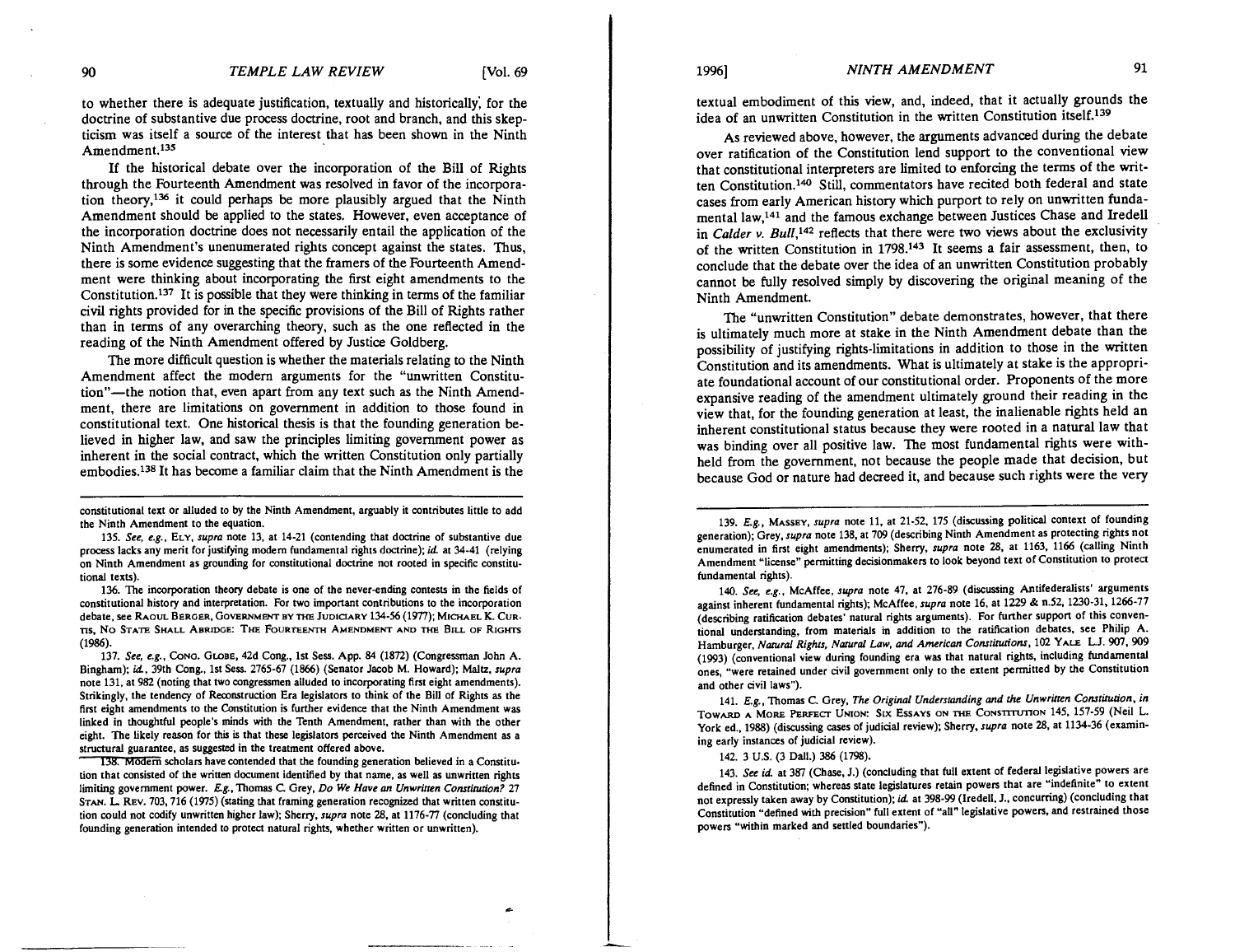basis of the social contract. Because of this, the foundation of American constitutionalism is the very idea of natural rights. $144$ 

This sort of rights-foundationalist account of the Constitution has potentially profound implications for our legal order, as well as for the practice of judicial review. The traditional understanding of our constitutional system, articulated by Chief Justice Marshall in *Marbury v. Madison*,<sup>145</sup> is that the Constitution constitutes the supreme positive law adopted by the sovereign people-law that controls, and prevails over, the lower-level decisions of their agents.<sup>146</sup> This account provided the grounds for the standard historical defenses of the doctrine of judicial review, both in The Federalist No. 78 and in the *Marbury* decision itself.<sup>147</sup> Courts were empowered to override decisions of the legislature precisely because they owed a greater fidelity to the decisions made by the true sovereign than to the people's representatives.

A rights-foundationalist theory of the Constitution, by contrast, carries the potential to privilege judicial views of "natural law," or political morality, over the views of the people who are the source of their office.148 The Ninth Amendment, in accord with this reading, symbolizes the view that the Constitution is fundamentally "a sustained project to define and maintain the

144. The sort of rights-foundational accounts summarized here are elaborated and defended in various works. See, e.g., DAVID RICHARDS, FOUNDATIONS OF AMERICAN CONSTITUnoNAusM **220** (1989) (observing that founding documents of constitutionalism protected unenumerated rights); Barber, *supra* note 33, at 68-71 (discussing Ninth Amendment and inalienable rights); Terry Brennan. *Nahual Rights and the Conrtinuiow* **Thc** *Original "Original Intent,"* 15 HARV. J.L. & PUB. POL'Y 965, 969, 993-94 (1992) (stating that Founders believed natural rights were superior to positive law); Stephen Macedo. *Moraliry* and *the Conrtiwion. Toward a Synthesis for "Earthbod" Interpreters,* 61 *U.* **Cm. L** REV. 29-29 (1992) (suggesting that reliance on natural law is difficult to avoid); Lawrence G. Sager, *You Can Rairc the FUSS Hide Behind the Fourth, and Plead the Fifth. But What On Earth Can You Do With the Ninth Amendmuu?. 64* CHI.-KENT L. REV. 239.254-55.258-59 (1988) (describing Constitution as both "significant but incomplete" and 'self-contained and exhaustive"); Edwin Meira. Jr. *Righu and*  the United States Constitution: The Declension From Natural Law To Legal Positivism, 13 GA. L. REV. 1447, 1459 (1979) (stating that purpose of Constitutional limitations on governmental authority was to guarantee natural freedoms for all members of society).

145. 5 U.S. (1 Cranch) 137 (1803).

146. *Id* at 177-78.

147. *Id.* For Alexander Hamilton's classic defense of judicial review, see THE FEDERALIST No. 78, at 492-96 (Benjamin F. Wright ed., 1961). See also Grey, supra note 138, at 705, in which Professor Grey, perhaps the most forceful and original proponent of the 'unwritten Constitution" idea, freely acknowledges that the 'unwritten" interpretation stands in contrast to the rationale provided for judicial review in *Marbwy v. Madison. Id* (citing Marbury v. Madison, 5 US. 137 (1803). for proposition that Constitution suppons judicial review standards that adhere to written text for interpretations of law).

148. Among other things, if this account of our constitutional order is fully embraced, it suggests a powerful argument for the view that the incorporation debate is largely irrelevant to the issue of applying fundamental rights to the states, inasmuch as natural and inalienable rights should be viewed as inherently national in nature given the nation's initial commitment to such rights, as stated in the Declaration of Independence. This sort of view is suggested by at least one important commentator. *See* Black, *supra* note 11, at 27-30 (discussing correlation between Declaration of Independence and other rights retained by people).

proper relationship between government and its citizens,"149 rather than a binding text adopted by a sovereign people.<sup>150</sup>

**VII.** SELECT BIBLIOGRAPHY

*A. Works on the Meaning of the Ninth Amendment:* 

1. In General

1 THE RIGHTS RETAINED BY THE PEOPLE (Randy E. Barnett ed., 1989). 2 THE RIGHTS RETAINED BY THE PEOPLE (Randy E. Barnett ed., 1993).

These volumes are a collection of various authors' renderings of the history and meaning of the Ninth Amendment. The works included in these volumes are not cited below.

2. Works Supporting the Traditional Account

Raoul Berger, *The Ninth Amendment, 66* Cornell L. Rev. 1 (1980).

James H. Huston, *The Bill of Rights and the American Revolutionary Experience, in* A CULTURE OF RIGHTS: THE BILL OF RIGHTS IN PHILOSOPHY, POLI*ncs,* AM) LAW-1791 AND 1991, at 91 (Michael J. Lackey & Ned Haakonssen eds., 1991).

Richard S. Kay, *Adherence to the Original Intentions in Constitutional Adjudication: Three Objections and Responses,* 82 Nw. **U.** L. REV. 226. 269-73 (1988).

Thomas B. McAffee, *The Original Meaning of the Ninth Amendment, 90*  COLUM. L. **REV.** 1215 (1990).

Arthur Wdmarth, *The Original Purpose of the Bill of Rights: James Madiron and the Founders' Search for a Workable Balance Between Federal and State Power,* 26 **AM.** CRIM. L. **REV.** 1261, 1287-89, 1297-98 (1989).

3. Works Supporting the Natural Rights Account

Randy E. Barnett, *Reconceiving the Ninth Amendment,* 74 CORNELL. REV. 1 (1988).

John P. Kaminski, *Restoring the Declaration of Independence: Natural Rights*  and the Ninth Amendment, in THE BILL OF RIGHTS 141 (J. Kukla ed. 1987).

LEONARD W. LEVY, ORIGINAL INTENT AND THE FRAMERS' CONSTITUTION 367-83 (1988).

Calvin R. Massey. *The Natural Law Component of the Ninth Amendment,* 61 *U.* CIN. L. **REV.** 49 (1992).

<sup>149.</sup> Sager, *supra* note 144, at 263.

<sup>150.</sup> For an overall critique of this son of vision of our constitutional order, see Thomas **8.**  McAffee, Substance Above All: The Utopian Vision of Modern Natural Law Constitutionalists, 4 S. CAL INTERDISC LJ. (forthcoming).